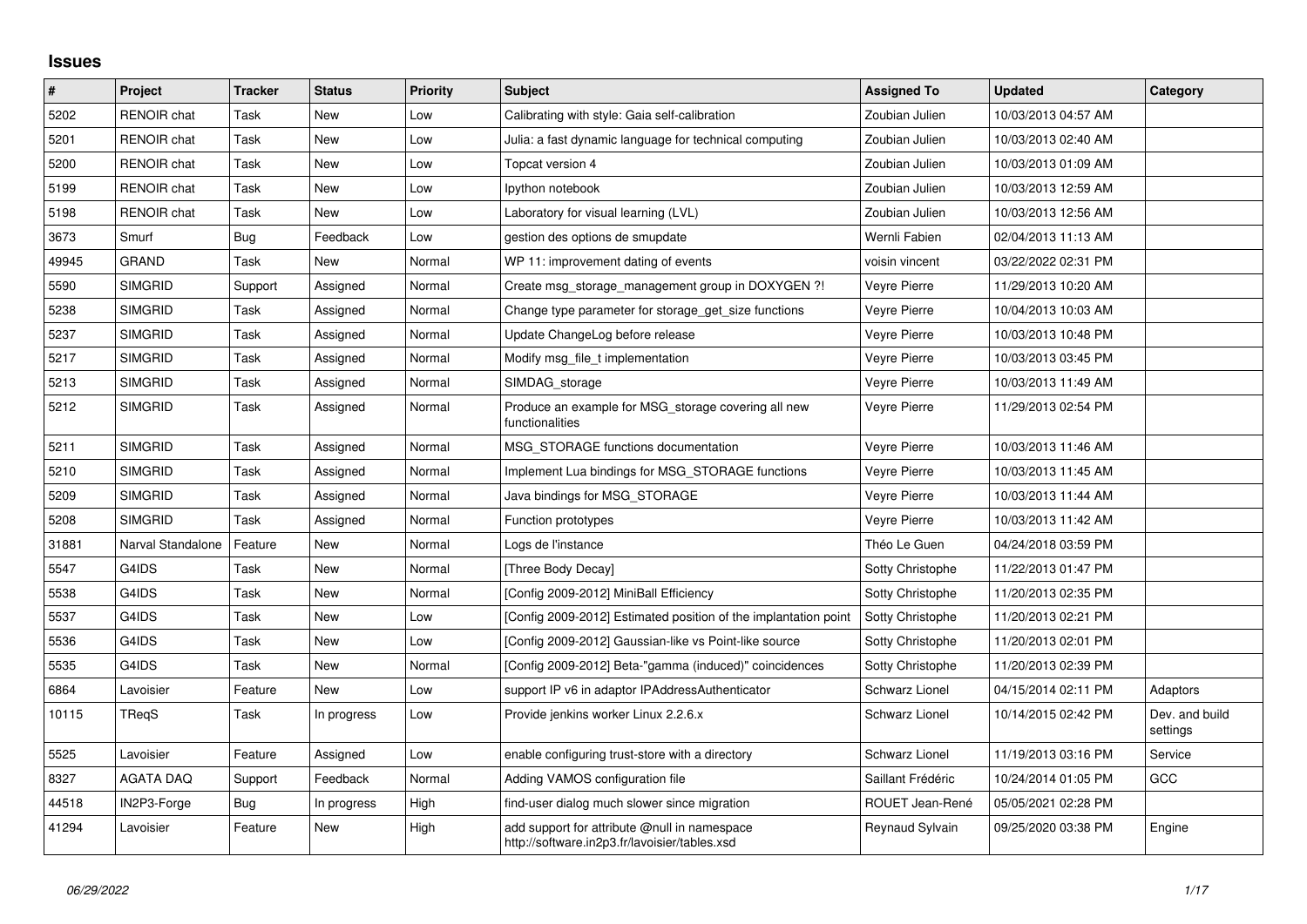| ∦     | Project                                     | <b>Tracker</b> | <b>Status</b> | <b>Priority</b> | <b>Subject</b>                                                                                                                                  | <b>Assigned To</b>     | <b>Updated</b>      | Category                      |
|-------|---------------------------------------------|----------------|---------------|-----------------|-------------------------------------------------------------------------------------------------------------------------------------------------|------------------------|---------------------|-------------------------------|
| 29154 | Lavoisier                                   | Bug            | New           | Normal          | wrong context when mixing <element-create-as-parent> and<br/><element-create></element-create></element-create-as-parent>                       | Reynaud Sylvain        | 03/06/2018 11:09 AM | <b>XML Template</b><br>Engine |
| 27459 | Lavoisier                                   | Bug            | New           | Normal          | namespace disappear when root node is renamed                                                                                                   | Reynaud Sylvain        | 01/31/2018 02:44 PM | <b>XML Template</b><br>Engine |
| 26766 | Lavoisier                                   | Bug            | New           | Low             | prefix-namespace mapping is moved to the wrong node                                                                                             | Reynaud Sylvain        | 01/03/2018 05:32 PM | <b>XML Template</b><br>Engine |
| 5759  | <b>Electronic Control</b><br>and Monitoring | Bug            | Feedback      | Normal          | bug checknarvalnodes 1                                                                                                                          | <b>Ralet Damian</b>    | 01/17/2014 10:54 AM |                               |
| 5725  | Topology Manager                            | Feature        | Assigned      | High            | propagation of OFF status to the GTS tree                                                                                                       | Ralet Damian           | 01/10/2014 05:25 PM |                               |
| 351   | RIsngCons                                   | Bug            | <b>New</b>    | Urgent          | Refresh only on action                                                                                                                          | <b>Puel Mattieu</b>    | 04/08/2016 04:07 PM |                               |
| 187   | <b>RIsngCons</b>                            | Feature        | New           | Low             | Abort limit/delete/ack                                                                                                                          | Puel Mattieu           | 10/07/2009 01:08 PM |                               |
| 186   | RIsngCons                                   | Feature        | <b>New</b>    | Normal          | Flood limit                                                                                                                                     | <b>Puel Mattieu</b>    | 10/07/2009 01:07 PM |                               |
| 44732 | Atrium - IPNO                               | Story          | New           | Normal          | Fermeture du projet ?                                                                                                                           | Poux Veronique         | 04/21/2021 07:56 AM |                               |
| 5795  | <b>Electronic Control</b><br>and Monitoring | Bug            | Feedback      | Normal          | Time out digitizer sever                                                                                                                        | Pietri Stephane        | 01/13/2014 10:32 AM |                               |
| 4184  | <b>ENX</b>                                  | Bug            | Feedback      | Normal          | fonctionnement ENX linux 64 bits avec gnat pro-7.1.1                                                                                            | Peyré Jean             | 06/11/2013 09:11 PM | <b>Drivers</b>                |
| 51513 | <b>PyROS</b>                                | Task           | New           | Normal          | General algorithm (ternary mode, status, routine processing,<br>commands processing, exceptions dealing)                                        | <b>Pallier Etienne</b> | 06/29/2022 07:37 AM |                               |
| 48758 | LabInvent                                   | Task           | New           | Immediate       | Modifs demandées par C. Feugeade le 18/1/22                                                                                                     | <b>Pallier Etienne</b> | 01/19/2022 04:22 PM |                               |
| 48757 | LabInvent                                   | Feature        | <b>New</b>    | Immediate       | *** F - DIVERS TODO (à dispatcher)                                                                                                              | <b>Pallier Etienne</b> | 01/19/2022 04:12 PM |                               |
| 45799 | <b>PyROS</b>                                | Task           | New           | Normal          | Execute TESTS on commit/push (new script PUSH)                                                                                                  | <b>Pallier Etienne</b> | 07/19/2021 08:54 AM |                               |
| 45047 | <b>PyROS</b>                                | Task           | <b>New</b>    | Normal          | Piloter le telescope en mode manuel depuis le Dashboard                                                                                         | <b>Pallier Etienne</b> | 12/14/2021 12:34 PM |                               |
| 45043 | <b>PyROS</b>                                | Task           | New           | High            | Démo IRAP (install classique ?) + retrouver ancienne utilisation<br>de PlcConfig                                                                | <b>Pallier Etienne</b> | 12/14/2021 12:00 PM |                               |
| 45041 | <b>PyROS</b>                                | Task           | New           | Normal          | Pouvoir télécharger zip ou faire clone depuis gitlab sans se<br>connecter                                                                       | <b>Pallier Etienne</b> | 05/06/2021 04:05 PM |                               |
| 45040 | <b>PyROS</b>                                | Task           | <b>New</b>    | High            | NEW Agent v2 basé sur new config yaml (base pour F09)                                                                                           | <b>Pallier Etienne</b> | 01/29/2022 01:04 AM |                               |
| 44867 | <b>PyROS</b>                                | Task           | New           | High            | Mettre les TASKS dans la version v0.1 prévue pour juin, dans<br>doc-specs et dans redmine (puis planifier aussi les autres<br>versions futures) | <b>Pallier Etienne</b> | 05/06/2021 06:19 PM |                               |
| 44866 | PyROS                                       | Task           | In progress   | High            | Associer chaque FEATURE à 1(N) CLASSE/AGENT pyros<br>(implémentation)                                                                           | <b>Pallier Etienne</b> | 07/16/2021 09:13 AM |                               |
| 44370 | PyROS                                       | Task           | In progress   | Normal          | Website vitrine projet : Site web pyros (style Cassis irap)                                                                                     | Pallier Etienne        | 05/06/2021 03:43 PM |                               |
| 44369 | PyROS                                       | Task           | In progress   | Normal          | clean gdoc technique                                                                                                                            | Pallier Etienne        | 06/09/2021 01:09 PM |                               |
| 44367 | PyROS                                       | Task           | In progress   | Normal          | Ajouter membres dans gitlab (IRAP + CNES?)                                                                                                      | Pallier Etienne        | 05/06/2021 06:13 PM |                               |
| 44366 | PyROS                                       | Task           | New           | Normal          | Licence (GPL)                                                                                                                                   | Pallier Etienne        | 04/29/2021 10:50 AM |                               |
| 44363 | PyROS                                       | Task           | In progress   | High            | ODJ & CR Réunions                                                                                                                               | Pallier Etienne        | 05/06/2021 06:18 PM |                               |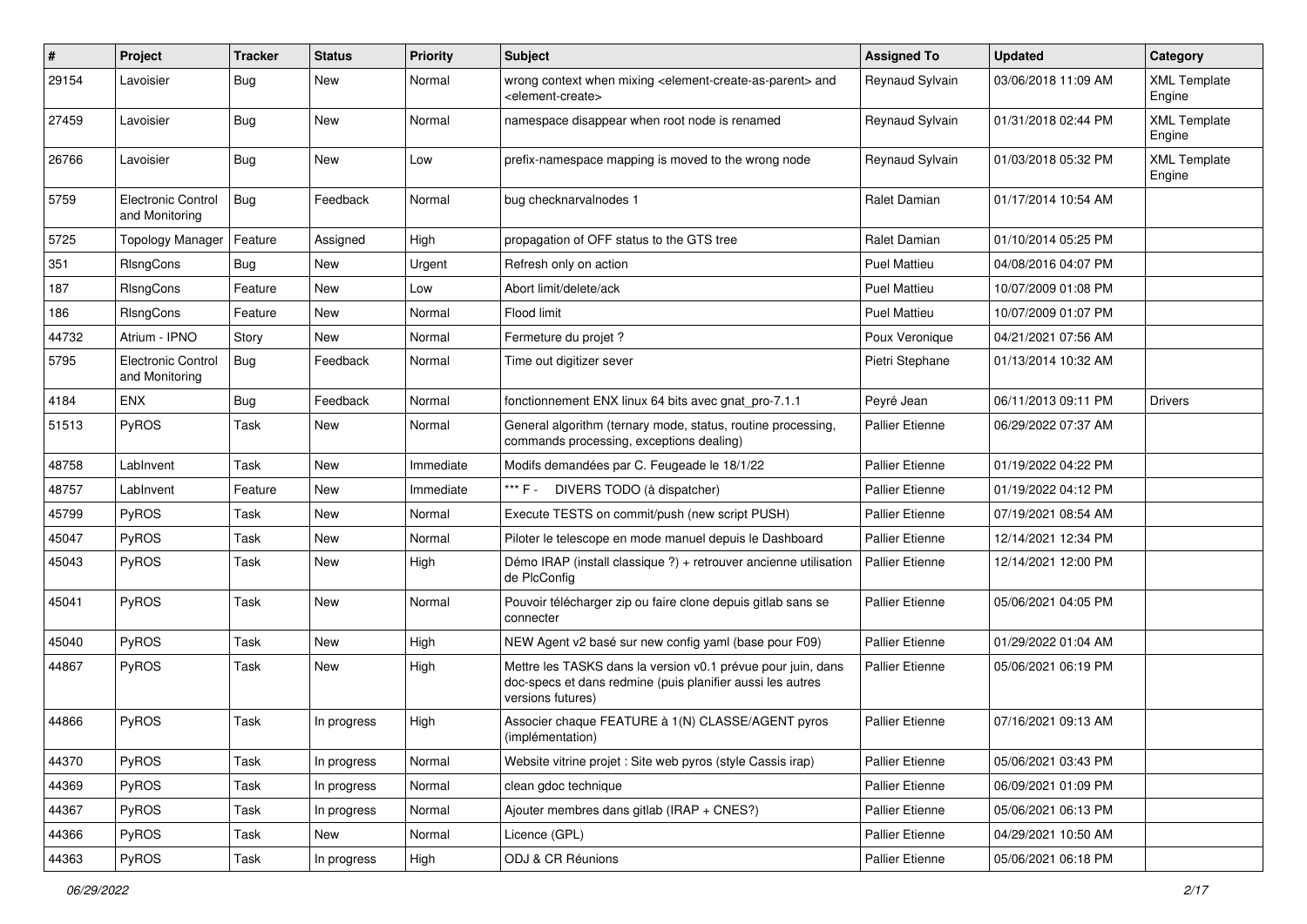| #     | Project                                  | <b>Tracker</b> | <b>Status</b> | <b>Priority</b> | <b>Subject</b>                                                                                                      | <b>Assigned To</b>       | <b>Updated</b>                              | Category         |
|-------|------------------------------------------|----------------|---------------|-----------------|---------------------------------------------------------------------------------------------------------------------|--------------------------|---------------------------------------------|------------------|
| 44362 | <b>PyROS</b>                             | Task           | <b>New</b>    | High            | Lier commits à tasks (commit auto close tasks)                                                                      | <b>Pallier Etienne</b>   | 03/29/2021 03:49 PM                         |                  |
| 44361 | PyROS                                    | Task           | In progress   | High            | Mettre à jour gitlab in2p3 et changer le remote de nous tous<br>(remplace irap)                                     | <b>Pallier Etienne</b>   | 05/06/2021 03:37 PM                         |                  |
| 44358 | PyROS                                    | Task           | In progress   | Normal          | Gestion Kanban avec backlog (todo, doing, done), sprints                                                            | <b>Pallier Etienne</b>   | 05/06/2021 03:43 PM                         |                  |
| 44344 | <b>PyROS</b>                             | Task           | In progress   | High            | Définir un style de codage (source et test)                                                                         | <b>Pallier Etienne</b>   | 05/06/2021 03:38 PM                         |                  |
| 44343 | <b>PyROS</b>                             | Task           | In progress   | High            | DOC TECHNIQUE (API) - Mettre en place une doc technique<br>générée automatiquement à partir du code source (Sphinx) | <b>Pallier Etienne</b>   | 03/04/2022 11:57 AM                         |                  |
| 49150 | <b>PyROS</b>                             | Task           | New           | High            | Ajout du script PYROS wrapper sur pyros.py pour gérer<br>proprement tous les contextes d'appel                      | Pallier Etienne          | 01/31/2022 11:36 AM                         | Evolution        |
| 11452 | <b>LSTCam low-level</b><br>data analysis | Task           | <b>New</b>    | High            | Definition of LST mini-camera tests                                                                                 | Nakajima Daisuke         | 05/31/2018 04:54 PM                         |                  |
| 10255 | <b>CLASS</b>                             | Feature        | <b>New</b>    | Normal          | Take into account Load Factor Evolution                                                                             |                          | MOUGINOT Baptiste   06/26/2015 11:33 AM     |                  |
| 10227 | <b>CLASS</b>                             | Feature        | New           | Immediate       | <b>MURE GUI</b>                                                                                                     | MOUGINOT Baptiste        | 06/23/2015 01:36 PM                         |                  |
| 9784  | <b>CLASS</b>                             | <b>Bug</b>     | In progress   | Normal          | Wrong diagnosis                                                                                                     | <b>MOUGINOT Baptiste</b> | 05/05/2015 02:21 PM                         |                  |
| 7379  | <b>CLASS</b>                             | Feature        | <b>New</b>    | Normal          | FrontEnd                                                                                                            |                          | MOUGINOT Baptiste   06/11/2014 11:05 AM     |                  |
| 7072  | <b>Topology Manager</b>                  | Feature        | Feedback      | Normal          | name main detector                                                                                                  |                          | Michelagnoli Caterina   05/12/2014 01:59 PM | GUI              |
| 49908 | <b>GRAND</b>                             | Task           | New           | Normal          | WP 1.3 : LPNHE WP coordination                                                                                      | Martineau Olivier        | 03/20/2022 05:35 PM                         |                  |
| 5477  | Lavoisier                                | <b>Bug</b>     | Assigned      | Normal          | problem avec HTMLSerializer                                                                                         | Lequeux Olivier          | 11/15/2013 11:25 AM                         | Adaptors         |
| 5442  | Lavoisier                                | Feature        | New           | Low             | create a view 'stoppoint'                                                                                           | Lequeux Olivier          | 10/29/2013 05:02 PM                         | Console          |
| 5051  | Lavoisier                                | Support        | <b>New</b>    | Normal          | Explain cache trigger workflow                                                                                      | Lequeux Olivier          | 09/13/2013 10:36 AM                         | Doc              |
| 13226 | <b>CLASS</b>                             | Bug            | New           | Normal          | Typo in prompt                                                                                                      | <b>LENIAU Baptiste</b>   | 04/28/2016 01:44 AM                         |                  |
| 7385  | <b>CLASS</b>                             | Feature        | New           | High            | <b>GUI devellopment</b>                                                                                             | <b>LENIAU Baptiste</b>   | 04/29/2015 12:15 PM                         |                  |
| 7380  | <b>CLASS</b>                             | Feature        | <b>New</b>    | High            | <b>ReactorFacility</b>                                                                                              | <b>LENIAU Baptiste</b>   | 06/11/2014 11:06 AM                         |                  |
| 7706  | <b>AGATA</b>                             | Bug            | New           | Normal          | update IRC services                                                                                                 | Legay Eric               | 07/10/2014 12:35 PM                         |                  |
| 7044  | <b>Topology Manager</b>                  | Task           | Feedback      | Normal          | Cleaning mysql stuff                                                                                                | Legay Eric               | 05/06/2014 11:27 AM                         |                  |
| 5688  | Electronic Control<br>and Monitoring     | Task           | <b>New</b>    | Low             | Mercurialiser configuration files                                                                                   | Legay Eric               | 12/19/2013 09:59 AM                         |                  |
| 7644  | <b>Topology Manager</b>                  | Bug            | Suspended     | Urgent          | Compilation problem im main branch feature-qui                                                                      | Legay Eric               | 07/04/2014 02:27 PM                         | Core TM          |
| 7046  | Topology Manager   Bug                   |                | New           | Normal          | password hardcoded                                                                                                  | Legay Eric               | 05/06/2014 09:54 AM                         | Core TM          |
| 7039  | Topology Manager Support                 |                | Feedback      | Normal          | Updating doc                                                                                                        | Legay Eric               | 05/06/2014 01:32 PM                         | Core TM          |
| 660   | <b>ENX</b>                               | Support        | New           | High            | Documentation                                                                                                       | Legay Eric               | 05/27/2010 10:55 AM                         | Documentation    |
| 5572  | ENX                                      | Support        | New           | Low             | Cleaning autorconf                                                                                                  | Legay Eric               | 11/25/2013 03:23 PM                         | Driver Generator |
| 852   | ENX                                      | Feature        | New           | Low             | Better handling of exception in empty skeleton                                                                      | Legay Eric               | 01/30/2013 03:58 PM                         | Driver Generator |
| 113   | ENX                                      | <b>Bug</b>     | Feedback      | High            | remove reference to T_Result constants                                                                              | Legay Eric               | 05/16/2011 01:26 PM                         | Driver Generator |
| 5447  | ENX                                      | Bug            | New           | Low             | make distclean - DCOD                                                                                               | Legay Eric               | 11/13/2013 04:05 PM                         | <b>ENX Core</b>  |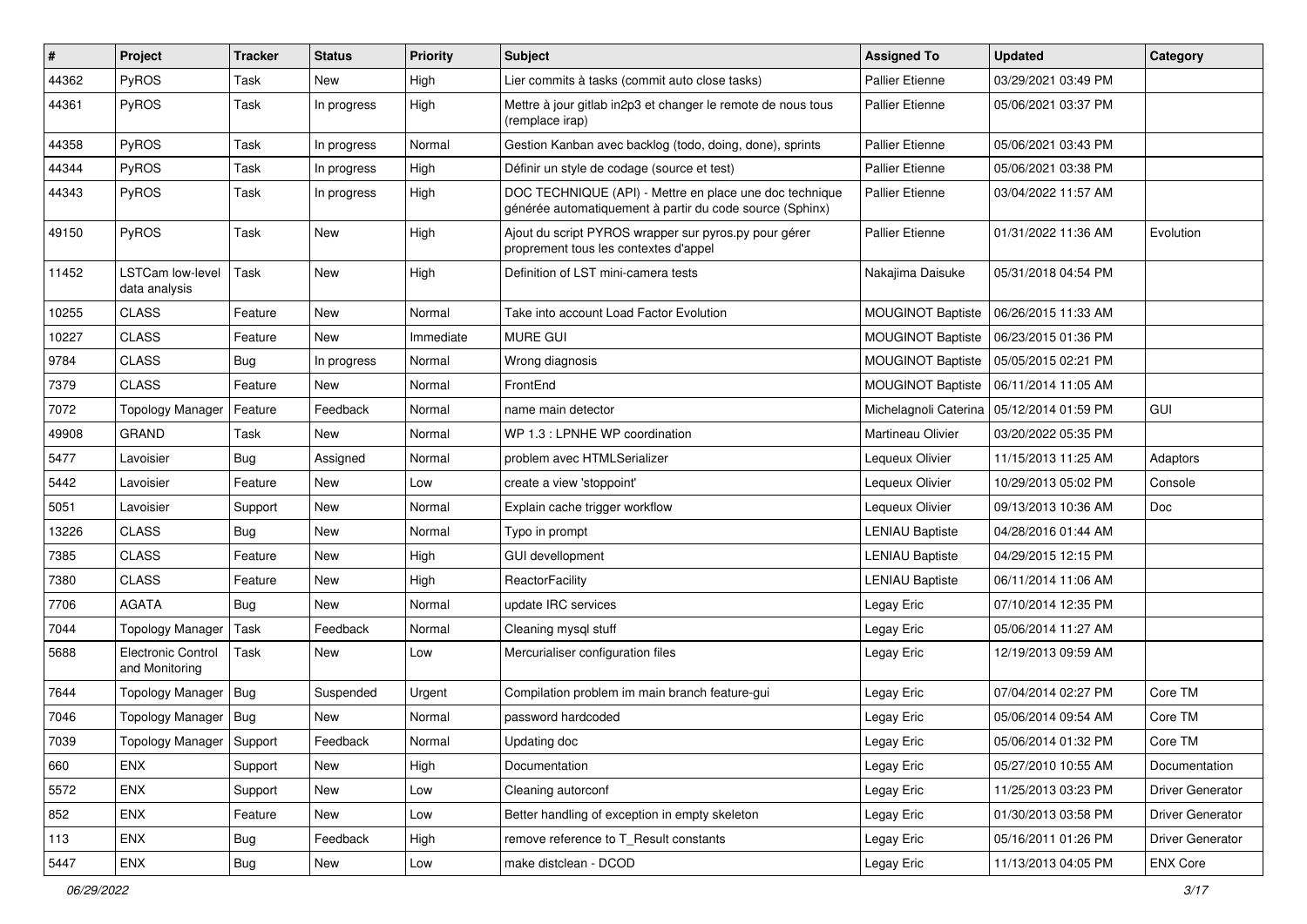| $\#$  | Project                 | <b>Tracker</b> | <b>Status</b> | <b>Priority</b> | <b>Subject</b>                                                                            | <b>Assigned To</b> | <b>Updated</b>      | Category        |
|-------|-------------------------|----------------|---------------|-----------------|-------------------------------------------------------------------------------------------|--------------------|---------------------|-----------------|
| 5431  | <b>ENX</b>              | Support        | New           | Low             | Cleaning compilation chain                                                                | Legay Eric         | 10/29/2013 10:18 AM | <b>ENX Core</b> |
| 5144  | ENX                     | Bug            | Feedback      | Low             | $ENX + P42$ regression                                                                    | Legay Eric         | 10/02/2013 11:09 AM | <b>ENX Core</b> |
| 7736  | <b>Topology Manager</b> | Bug            | New           | High            | Generate electronic config files without GTS                                              | Legay Eric         | 09/22/2014 05:12 PM | <b>GUI</b>      |
| 7036  | <b>Topology Manager</b> | Feature        | New           | Normal          | Adding window to choose experiment                                                        | Legay Eric         | 04/30/2014 03:12 PM | <b>GUI</b>      |
| 748   | Pipelet                 | Feature        | <b>New</b>    | Low             | Git and CVS repositories                                                                  | Le Jeune Maude     | 03/11/2011 11:41 AM |                 |
| 742   | SphereLib               | Task           | New           | Normal          | Import des binaires fits                                                                  | Le Jeune Maude     | 06/09/2010 07:24 PM |                 |
| 17192 | LC <sub>2</sub>         | <b>Bug</b>     | Assigned      | Normal          | The channel 1 is wrongly displayed as 0 even if correctly used                            | Lafage Vincent     | 03/16/2017 05:18 PM |                 |
| 13261 | C3F2                    | <b>Bug</b>     | Assigned      | Normal          | Read double directly as binary format with PQexecParams or<br>PQexecPrepared              | Lafage Vincent     | 05/02/2016 09:55 AM |                 |
| 13260 | C3F2                    | <b>Bug</b>     | Assigned      | Normal          | Better protection from code injection with PQescape                                       | Lafage Vincent     | 05/02/2016 09:56 AM |                 |
| 8369  | LC <sub>2</sub>         | Feature        | New           | Normal          | Standardize by relying on GNU getopt instead of proprietary<br>cmdline                    | Lafage Vincent     | 10/27/2014 07:06 PM |                 |
| 8099  | LC <sub>2</sub>         | Feature        | New           | High            | Add business rule forbidding empty CRT-DSP configuration (at<br>least 1 manu per CRT DSP) | Lafage Vincent     | 10/27/2014 07:00 PM |                 |
| 3154  | C3F2                    | <b>Bug</b>     | Assigned      | High            | Uniformisation of range and color                                                         | Lafage Vincent     | 03/25/2016 01:06 AM |                 |
| 2431  | LC <sub>2</sub>         | Feature        | Assigned      | Normal          | Enforce stricter checks on startup precondition                                           | Lafage Vincent     | 02/03/2012 09:54 PM |                 |
| 2373  | LC <sub>2</sub>         | <b>Bug</b>     | Assigned      | Low             | Test of responsivity                                                                      | Lafage Vincent     | 12/20/2011 03:50 PM |                 |
| 2118  | LC <sub>2</sub>         | Feature        | <b>New</b>    | Low             | Prepare the Command Line Interface of validator to parse<br>rdRam                         | Lafage Vincent     | 10/20/2011 04:20 PM |                 |
| 1258  | LC <sub>2</sub>         | Support        | Assigned      | Low             | Better report of mute FRT                                                                 | Lafage Vincent     | 09/18/2012 06:15 PM |                 |
| 1255  | LC <sub>2</sub>         | Feature        | Assigned      | Low             | Provide proper Shared-Object name to libraries                                            | Lafage Vincent     | 01/17/2011 01:39 PM |                 |
| 1254  | LC <sub>2</sub>         | Feature        | Assigned      | Low             | Add Tooltip for the three LC2 modes                                                       | Lafage Vincent     | 01/17/2011 01:34 PM |                 |
| 1253  | LC <sub>2</sub>         | <b>Bug</b>     | Assigned      | Low             | use / harden checks of getline                                                            | Lafage Vincent     | 01/17/2011 01:32 PM |                 |
| 1252  | LC <sub>2</sub>         | <b>Bug</b>     | Assigned      | Low             | What is the proper Parsing Algorithm?                                                     | Lafage Vincent     | 01/17/2011 11:34 AM |                 |
| 1235  | LC <sub>2</sub>         | <b>Bug</b>     | Assigned      | Low             | shared-lib-calls-exit                                                                     | Lafage Vincent     | 01/13/2011 12:16 AM |                 |
| 1232  | LC <sub>2</sub>         | Feature        | Assigned      | Low             | Include parseCrocusVersion in the Crocus Thread                                           | Lafage Vincent     | 01/12/2011 12:18 AM |                 |
| 1231  | LC <sub>2</sub>         | Feature        | Assigned      | Low             | Include boot in the Crocus Thread                                                         | Lafage Vincent     | 01/12/2011 12:16 AM |                 |
| 1156  | LC <sub>2</sub>         | Feature        | Assigned      | High            | query Marc Status generation & validation options                                         | Lafage Vincent     | 12/07/2010 04:54 PM |                 |
| 51508 | PyROS                   | Task           | New           | Normal          | AgentMajordome (based on Agent)                                                           | Koralewski Alexis  | 06/29/2022 07:31 AM |                 |
| 49994 | PyROS                   | Task           | In progress   | Normal          | SP export (list & 1)                                                                      | Koralewski Alexis  | 03/29/2022 09:17 AM |                 |
| 49546 | PyROS                   | Task           | In progress   | Normal          | Documentation (pyros_api)                                                                 | Koralewski Alexis  | 02/24/2022 02:33 PM |                 |
| 49545 | PyROS                   | Task           | In progress   | Normal          | Script development (pyros_api)                                                            | Koralewski Alexis  | 02/24/2022 02:33 PM |                 |
| 49541 | PyROS                   | Task           | New           | Normal          | API REST (website scripting via pyros_api.py script)                                      | Koralewski Alexis  | 06/29/2022 07:26 AM |                 |
| 49478 | PyROS                   | Task           | New           | Normal          | Test                                                                                      | Koralewski Alexis  | 02/22/2022 12:25 PM |                 |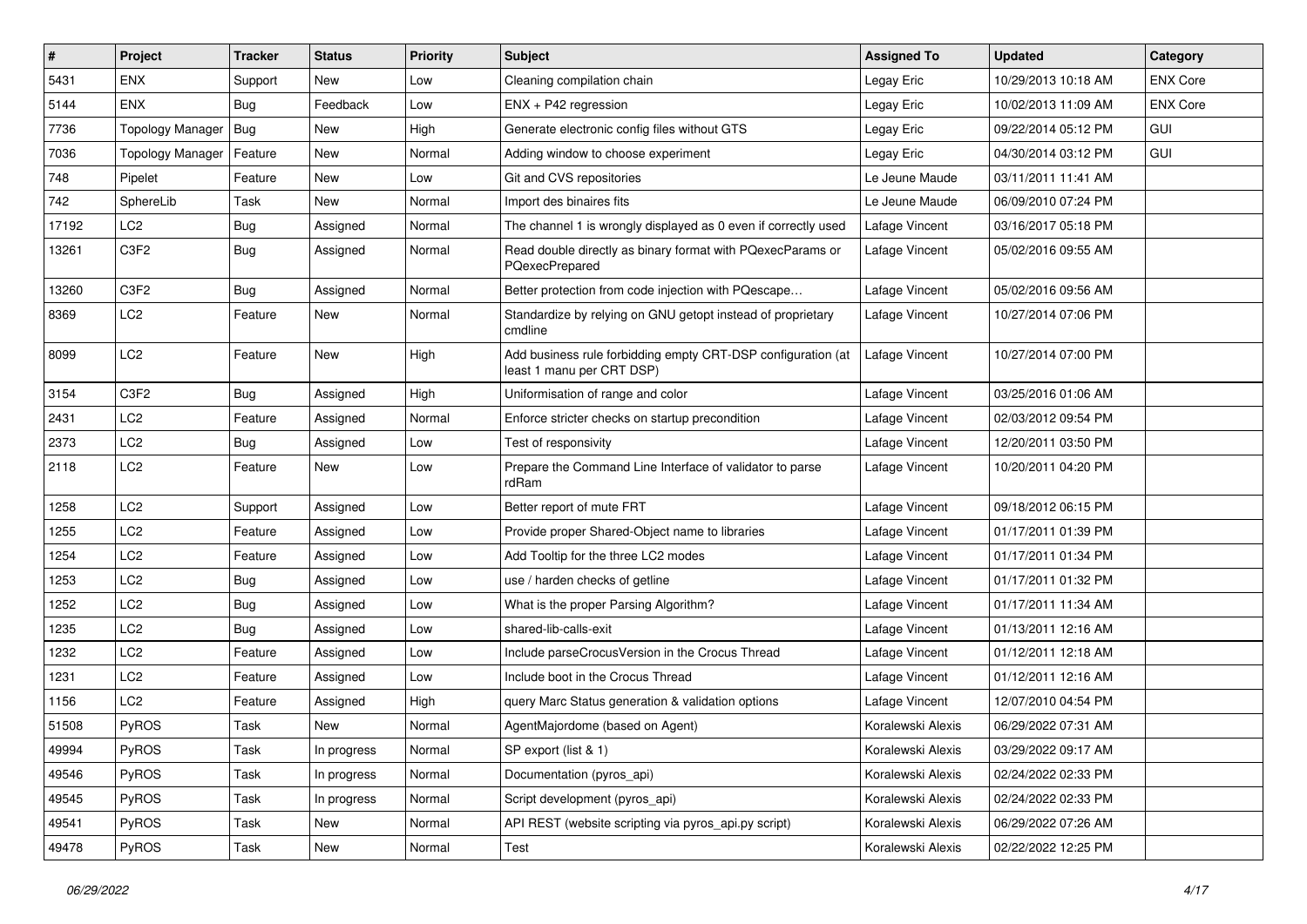| $\#$  | Project      | <b>Tracker</b> | <b>Status</b> | <b>Priority</b> | Subject                                                                                                              | <b>Assigned To</b> | <b>Updated</b>      | Category |
|-------|--------------|----------------|---------------|-----------------|----------------------------------------------------------------------------------------------------------------------|--------------------|---------------------|----------|
| 49272 | PyROS        | Task           | In progress   | Normal          | <b>Tooltips</b>                                                                                                      | Koralewski Alexis  | 02/17/2022 01:59 PM |          |
| 49258 | PyROS        | Task           | In progress   | Normal          | from IMPORT (upload) Seq (from yaml file)                                                                            | Koralewski Alexis  | 02/23/2022 12:02 PM |          |
| 49251 | PyROS        | Task           | New           | Normal          | Test                                                                                                                 | Koralewski Alexis  | 02/22/2022 02:59 PM |          |
| 48259 | PyROS        | Task           | In progress   | Normal          | EXPORT (Download) as a text file (YAML)                                                                              | Koralewski Alexis  | 02/23/2022 10:45 AM |          |
| 48250 | PyROS        | Task           | In progress   | Normal          | <b>DELETE</b>                                                                                                        | Koralewski Alexis  | 02/21/2022 03:38 PM |          |
| 47368 | PyROS        | Task           | In progress   | Normal          | <b>CRUD Scientific Theme</b>                                                                                         | Koralewski Alexis  | 10/11/2021 10:01 AM |          |
| 45753 | PyROS        | Task           | In progress   | Normal          | Public visibility : gérer les champs publics                                                                         | Koralewski Alexis  | 10/07/2021 12:49 PM |          |
| 45555 | <b>PyROS</b> | Task           | In progress   | Normal          | <b>CRUD Time Periods</b>                                                                                             | Koralewski Alexis  | 09/07/2021 08:58 AM |          |
| 45550 | PyROS        | Task           | New           | Normal          | Users View & Export                                                                                                  | Koralewski Alexis  | 03/29/2022 09:14 AM |          |
| 45340 | PyROS        | Task           | <b>New</b>    | Normal          | <b>INITIAL DATA (fixtures)</b>                                                                                       | Koralewski Alexis  | 12/14/2021 12:09 PM |          |
| 45336 | PyROS        | Task           | In progress   | Normal          | SCHEMA FILES - Fichiers schema pour valider la config                                                                | Koralewski Alexis  | 10/11/2021 10:43 AM |          |
| 45044 | PyROS        | Task           | In progress   | Normal          | CRUD des autres entités (Institutes, Time Periods, Scientific<br>Theme)                                              | Koralewski Alexis  | 10/11/2021 10:01 AM |          |
| 45007 | PyROS        | Task           | In progress   | Normal          | Le système doit pouvoir démarrer et s'organiser<br>automatiquement à partir de la configuration de l'observatoire    | Koralewski Alexis  | 06/28/2022 10:06 PM |          |
| 45005 | PyROS        | Task           | In progress   | Normal          | CRUD - (R)EAD config                                                                                                 | Koralewski Alexis  | 01/29/2022 01:24 AM |          |
| 45003 | PyROS        | Task           | New           | Normal          | Config Read & View                                                                                                   | Koralewski Alexis  | 08/09/2021 10:43 AM |          |
| 44947 | PyROS        | Task           | In progress   | Normal          | Sequence                                                                                                             | Koralewski Alexis  | 02/03/2022 09:35 AM |          |
| 44940 | <b>PyROS</b> | Task           | In progress   | Normal          | <b>UPDATE a Sequence</b>                                                                                             | Koralewski Alexis  | 02/22/2022 02:59 PM |          |
| 44939 | PyROS        | Task           | <b>New</b>    | Normal          | SUBMIT a Seq to planning (status => "submitted")                                                                     | Koralewski Alexis  | 02/03/2022 10:23 AM |          |
| 44930 | PyROS        | Task           | New           | Normal          | (F05) TESTS & REQUIREMENTS to validate this feature                                                                  | Koralewski Alexis  | 02/22/2022 03:01 PM |          |
| 44928 | PyROS        | Task           | New           | Normal          | (F05) ENTITIES definition (doc spec) & implementation (DB)                                                           | Koralewski Alexis  | 02/03/2022 10:13 AM |          |
| 44889 | PyROS        | Task           | In progress   | Normal          | SP validation WORKFLOW (lifecycle) (F02v2)                                                                           | Koralewski Alexis  | 11/03/2021 09:19 AM |          |
| 44882 | PyROS        | Task           | In progress   | Normal          | <b>SP</b>                                                                                                            | Koralewski Alexis  | 10/11/2021 10:34 AM |          |
| 44881 | PyROS        | Task           | New           | Normal          | (F02) ENTITIES - definition & implementation                                                                         | Koralewski Alexis  | 10/11/2021 10:34 AM |          |
| 44877 | <b>PyROS</b> | Task           | In progress   | Normal          | (F02) AUTHORIZATIONS for this feature (who can do what) :<br>documentation & implementation                          | Koralewski Alexis  | 10/11/2021 10:24 AM |          |
| 44876 | PyROS        | Task           | In progress   | Normal          | (F01) AUTHORIZATIONS for this feature (who can do what) :<br>documentation & implementation                          | Koralewski Alexis  | 10/08/2021 06:03 PM |          |
| 44847 | PyROS        | Task           | New           | Normal          | (F01) TESTS (users) validant cette feature                                                                           | Koralewski Alexis  | 08/13/2021 01:55 PM |          |
| 44833 | PyROS        | Task           | New           | Normal          | Registration : un nouvel utilisateur doit pouvoir s'enregistrer<br>directement sur le site web (soumis à validation) | Koralewski Alexis  | 08/31/2021 02:16 PM |          |
| 44393 | PyROS        | Task           | New           | Normal          | Back Office (Administration) - Site diango admin                                                                     | Koralewski Alexis  | 02/02/2022 12:07 PM |          |
| 44338 | PyROS        | Task           | In progress   | High            | Installation docker au CNES (sur VM)                                                                                 | Koralewski Alexis  | 12/14/2021 11:39 AM |          |
| 44170 | PyROS        | Task           | In progress   | High            | DOCKER installation                                                                                                  | Koralewski Alexis  | 06/28/2022 10:11 PM |          |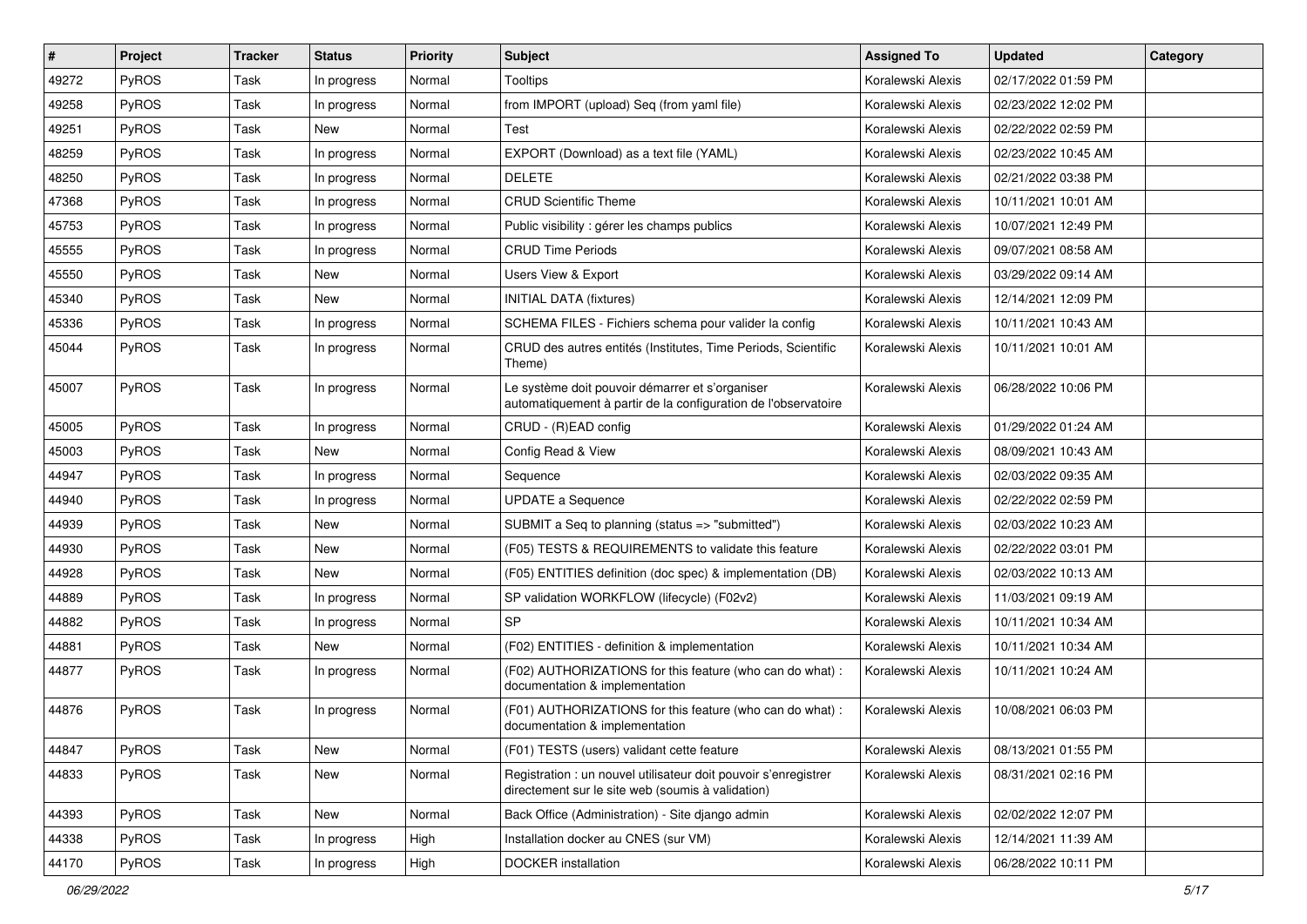| #     | Project                            | <b>Tracker</b> | <b>Status</b> | <b>Priority</b> | Subject                                                                                           | <b>Assigned To</b> | <b>Updated</b>      | Category  |
|-------|------------------------------------|----------------|---------------|-----------------|---------------------------------------------------------------------------------------------------|--------------------|---------------------|-----------|
| 44153 | PyROS                              | Feature        | New           | Normal          | *** SF05 - SEQ - Observation Sequences Management                                                 | Koralewski Alexis  | 02/23/2022 10:45 AM |           |
| 51506 | PyROS                              | Task           | In progress   | Normal          | Agent MAJORDOME (superviseur)                                                                     | Koralewski Alexis  | 06/29/2022 07:39 AM | Evolution |
| 49228 | <b>PyROS</b>                       | Task           | In progress   | Normal          | Correction de l'orientation de l'image (est à gauche, nord en<br>haut)                            | Klotz Alain        | 02/02/2022 02:56 PM |           |
| 49227 | PyROS                              | Task           | <b>New</b>    | Normal          | Corrections cosmétiques (de pixels)                                                               | Klotz Alain        | 02/02/2022 02:19 PM |           |
| 49226 | PyROS                              | Task           | In progress   | Normal          | Correction de l'image par le flat                                                                 | Klotz Alain        | 02/02/2022 02:56 PM |           |
| 49225 | PyROS                              | Task           | In progress   | Normal          | Correction de l'image par le dark (+ bias)                                                        | Klotz Alain        | 02/02/2022 02:56 PM |           |
| 49224 | PyROS                              | Task           | New           | Normal          | Choisir le bias, le flat, et le dark (en fn des metadata)                                         | Klotz Alain        | 02/02/2022 02:19 PM |           |
| 49223 | PyROS                              | Task           | In progress   | Normal          | Groupes                                                                                           | Klotz Alain        | 02/02/2022 02:38 PM |           |
| 49222 | PyROS                              | Task           | In progress   | Normal          | Traitement d'un groupe d'images : début et fin de groupe                                          | Klotz Alain        | 02/02/2022 02:38 PM |           |
| 49221 | PyROS                              | Task           | In progress   | Normal          | Recup metadata de l'image (dans la BD)                                                            | Klotz Alain        | 02/02/2022 02:38 PM |           |
| 49220 | PyROS                              | Task           | In progress   | Normal          | Récup en-tête                                                                                     | Klotz Alain        | 02/02/2022 02:38 PM |           |
| 49219 | PyROS                              | Task           | In progress   | Normal          | Nouvelle image                                                                                    | Klotz Alain        | 02/02/2022 02:38 PM |           |
| 49218 | PyROS                              | Task           | In progress   | Normal          | Détection des nouvelles images produites (système asynchrone   Klotz Alain<br>sur l'acquisition)  |                    | 02/02/2022 02:38 PM |           |
| 49217 | PyROS                              | Task           | New           | Normal          | 5 - (L2) Critères de qualité d'image (+ json QUAL)                                                | Klotz Alain        | 02/02/2022 02:37 PM |           |
| 49216 | PyROS                              | Task           | New           | Normal          | 4 - (L1c) - Combinaison d'images                                                                  | Klotz Alain        | 02/02/2022 02:36 PM |           |
| 49215 | PyROS                              | Task           | In progress   | Normal          | 3 - (L1b) - Reconnaissance du champ (lien entre pixels et coord<br>célestes) ( + json CATA)       | Klotz Alain        | 02/02/2022 02:36 PM |           |
| 49214 | PyROS                              | Task           | In progress   | Normal          | 2 - (L1a) - Pré-traitement de chaque image (dans l'ordre) (fits<br>$RAW \Rightarrow$ fits $CAL$ ) | Klotz Alain        | 02/02/2022 02:42 PM |           |
| 49213 | PyROS                              | Task           | In progress   | Normal          | 1 - (L0) - Récupération et organisation des images L0 (RAW<br>fits)                               | Klotz Alain        | 02/02/2022 02:42 PM |           |
| 49162 | PyROS                              | Task           | New           | Normal          | Check sequence validity                                                                           | Klotz Alain        | 02/03/2022 10:23 AM |           |
| 49137 | PyROS                              | Task           | <b>New</b>    | Normal          | Integration Guitastro lib                                                                         | Klotz Alain        | 02/02/2022 03:27 PM |           |
| 45337 | PyROS                              | Task           | In progress   | Normal          | Description du Site (horizon + home)                                                              | Klotz Alain        | 10/11/2021 10:42 AM |           |
| 45050 | <b>PyROS</b>                       | Task           | In progress   | Normal          | Test caméra du TNC (FLI)                                                                          | Klotz Alain        | 07/16/2021 09:34 AM |           |
| 45037 | PyROS                              | Task           | In progress   | Normal          | Algo description                                                                                  | Klotz Alain        | 05/06/2021 02:59 PM |           |
| 45018 | PyROS                              | Task           | New           | High            | Définir config pour TNC (4 channels Cam)                                                          | Klotz Alain        | 10/12/2021 08:52 AM |           |
| 45017 | PyROS                              | Task           | In progress   | High            | Définir config pour GUITALENS (observatoire avec plusieurs<br>UNIT)                               | Klotz Alain        | 10/12/2021 08:52 AM |           |
| 44514 | PyROS                              | Feature        | New           | Normal          | *** SF11 - IPC - Images Processing (Grenouille)                                                   | Klotz Alain        | 03/15/2022 04:44 PM |           |
| 44354 | PyROS                              | Task           | In progress   | High            | Installer, tester, faire fonctionner, et comprendre ce protocole<br>sur linux                     | Klotz Alain        | 05/06/2021 02:47 PM |           |
| 2109  | <b>LPC Service</b><br>Informatique | Support        | New           | Low             | imprimantes                                                                                       | Jammes Fabrice     | 10/19/2011 10:12 AM |           |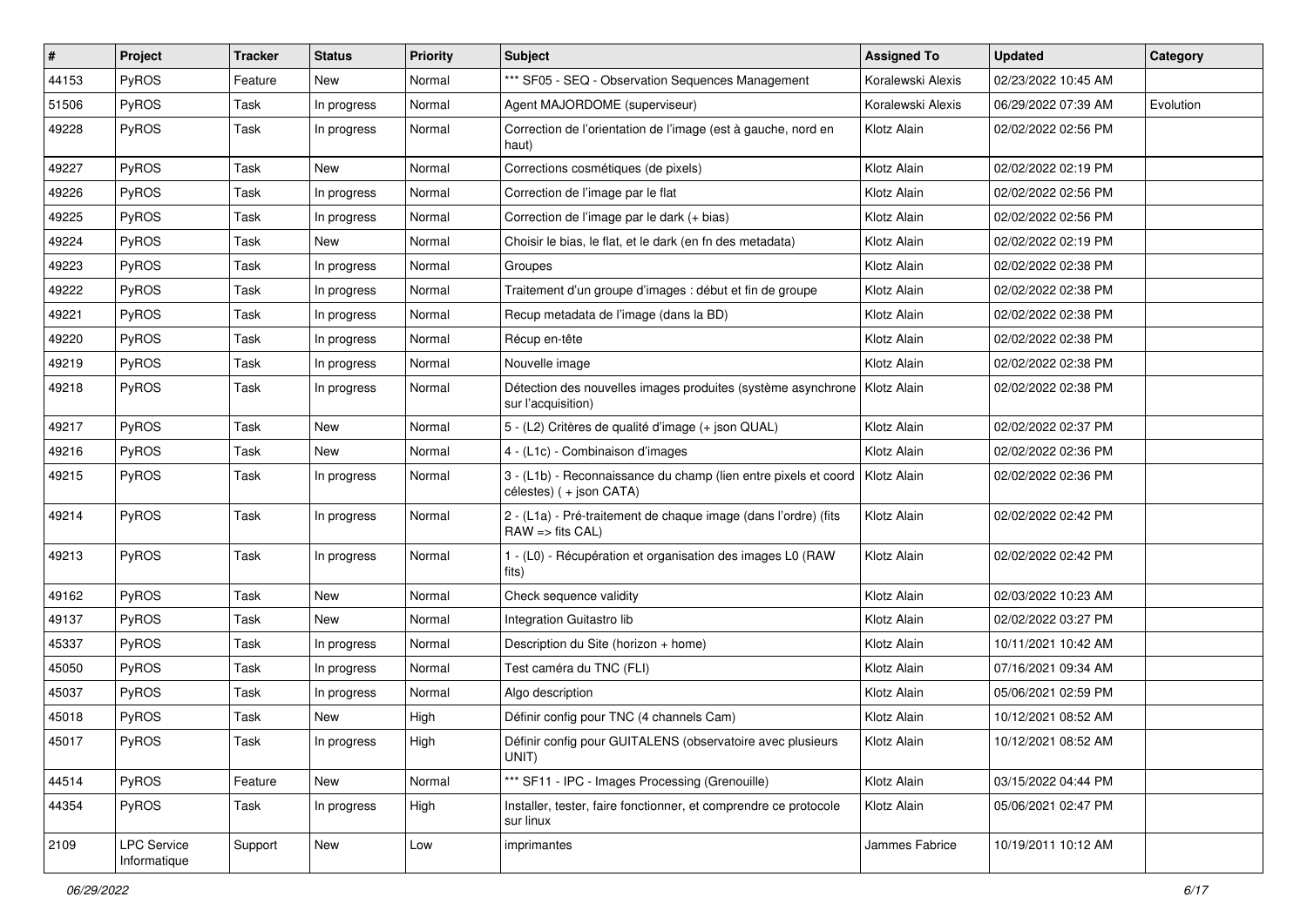| $\sharp$ | Project                     | <b>Tracker</b> | <b>Status</b> | <b>Priority</b> | Subject                                                                       | <b>Assigned To</b>   | <b>Updated</b>      | Category        |
|----------|-----------------------------|----------------|---------------|-----------------|-------------------------------------------------------------------------------|----------------------|---------------------|-----------------|
| 11561    | LST stereo trigger<br>study | Task           | New           | Normal          | Small-scale MC production for testing the effect of LST-MST<br>stereo trigger | Hrupec Dario         | 04/15/2016 03:34 PM |                 |
| 5462     | <b>DCOD</b>                 | Bug            | Feedback      | Low             | Cleaning tags                                                                 | Grave Xavier         | 01/25/2018 09:25 AM |                 |
| 4937     | <b>DCOD</b>                 | Feature        | New           | Low             | Implement Hobbit/Zabbix scripts                                               | Grave Xavier         | 08/27/2013 11:19 AM |                 |
| 4932     | <b>DCOD</b>                 | Task           | New           | Low             | DCOD testing                                                                  | Grave Xavier         | 08/26/2013 03:35 PM |                 |
| 5780     | <b>Topology Manager</b>     | Bug            | Feedback      | Normal          | reopening shared file                                                         | <b>Grave Xavier</b>  | 01/25/2018 09:18 AM | Core TM         |
| 7641     | KickSlot                    | Feature        | In progress   | Normal          | Procédure perte mot de passe                                                  | Flieller Cyril       | 09/04/2014 02:55 PM |                 |
| 7035     | <b>AGATA DAQ</b>            | Task           | Feedback      | High            | Get end of run magic script                                                   | Dosme Nicolas        | 05/06/2014 02:07 PM |                 |
| 5710     | <b>ENX</b>                  | Support        | Assigned      | Low             | Documentation - Named function                                                | Dosme Nicolas        | 02/25/2014 04:58 PM |                 |
| 5719     | <b>Topology Manager</b>     | Feature        | New           | Low             | Launching server easily                                                       | Dosme Nicolas        | 01/09/2014 03:53 PM | Core TM         |
| 12993    | <b>ENX</b>                  | Bug            | New           | Normal          | init.enx                                                                      | Dosme Nicolas        | 03/30/2016 02:37 PM | <b>ENX Core</b> |
| 49902    | GRAND                       | Task           | New           | Normal          | WP 2.7: code quality and documentation                                        | Colley Jean-Marc     | 03/18/2022 05:13 PM |                 |
| 16764    | APCScheduler                | Task           | Assigned      | Normal          | Réunion TEST                                                                  | Colley Jean-Marc     | 01/26/2017 06:44 PM |                 |
| 3043     | APCScheduler                | Feature        | New           | Low             | option submit                                                                 | Colley Jean-Marc     | 03/10/2016 12:43 PM |                 |
| 1299     | APCScheduler                | Feature        | <b>New</b>    | High            | Utilisation de python, numpy, scipy,                                          | Colley Jean-Marc     | 02/10/2011 11:07 AM |                 |
| 905      | Oval                        | Bug            | New           | Urgent          | Use of parenthesis in diffline regular expression                             | Chamont David        | 09/14/2010 06:17 PM | Diff command    |
| 33       | Oval                        | Feature        | <b>New</b>    | Normal          | Support for gzipped ref files                                                 | <b>Chamont David</b> | 02/16/2009 07:23 PM | Diff command    |
| 35       | Oval                        | Feature        | New           | Normal          | Give less importance to the build step                                        | <b>Chamont David</b> | 02/16/2009 07:41 PM | Documentation   |
| 32       | Oval                        | Bug            | <b>New</b>    | Normal          | Write a more detailed configuration doc                                       | <b>Chamont David</b> | 02/16/2009 07:18 PM | Documentation   |
| 37       | Oval                        | Feature        | <b>New</b>    | Low             | Automatically select the shell flavor                                         | <b>Chamont David</b> | 02/16/2009 07:44 PM | Implementation  |
| 34       | Oval                        | Feature        | New           | Normal          | Extend input/output control                                                   | <b>Chamont David</b> | 02/16/2009 07:27 PM | Implementation  |
| 26       | Oval                        | Bug            | New           | Low             | Commands options not well propagated, when declared within<br>an OvalFile     | <b>Chamont David</b> | 02/16/2009 06:50 PM | Implementation  |
| 25       | Oval                        | Bug            | New           | Low             | Temporary files after a crash                                                 | <b>Chamont David</b> | 02/16/2009 06:46 PM | Implementation  |
| 22       | Oval                        | Bug            | New           | Low             | Deliver messages when ISA fails                                               | <b>Chamont David</b> | 02/16/2009 06:22 PM | Implementation  |
| 923      | Oval                        | Feature        | New           | Normal          | oval reset                                                                    | <b>Chamont David</b> | 09/20/2010 05:16 PM | Other           |
| 36       | Oval                        | Feature        | <b>New</b>    | Low             | Extend tasks with begin/end directory commands                                | Chamont David        | 02/16/2009 07:42 PM | Other           |
| 29       | Oval                        | Feature        | <b>New</b>    | Low             | The build tool should handle directories?                                     | <b>Chamont David</b> | 02/16/2009 07:06 PM | Other           |
| 28       | Oval                        | Bug            | New           | Low             | "oval validate" should remove differences in "oval log'                       | <b>Chamont David</b> | 12/08/2010 09:47 PM | Other           |
| 21       | Oval                        | <b>Bug</b>     | New           | Normal          | What happens when a subdirectory is reused in several<br>environments?        | <b>Chamont David</b> | 02/16/2009 07:00 PM | OvalFile        |
| 174      | Oval                        | Feature        | New           | High            | oval run -o                                                                   | Chamont David        | 10/02/2009 02:47 PM | Run command     |
| 172      | Oval                        | <b>Bug</b>     | New           | Urgent          | Automatic variables                                                           | <b>Chamont David</b> | 10/02/2009 02:24 PM | Run command     |
| 31       | Oval                        | Feature        | New           | Normal          | Apply a command to a subdirectory subset?                                     | Chamont David        | 02/16/2009 07:14 PM | Run command     |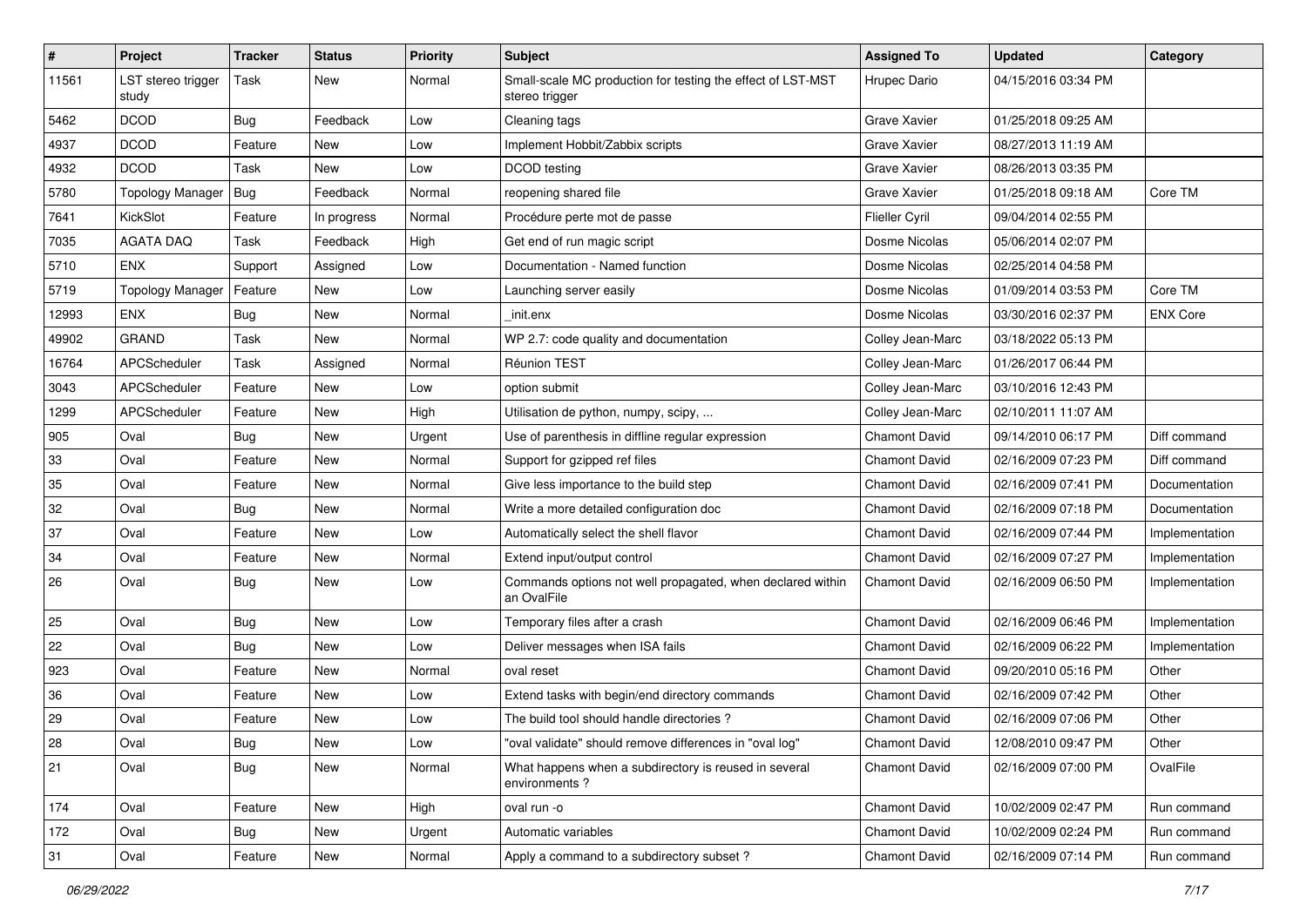| $\pmb{\#}$ | Project          | <b>Tracker</b> | <b>Status</b> | <b>Priority</b> | <b>Subject</b>                                              | <b>Assigned To</b>                 | <b>Updated</b>      | Category                        |
|------------|------------------|----------------|---------------|-----------------|-------------------------------------------------------------|------------------------------------|---------------------|---------------------------------|
| $30\,$     | Oval             | Feature        | New           | High            | Use environments as targets to the step commands            | <b>Chamont David</b>               | 02/16/2009 07:12 PM | Run command                     |
| 27         | Oval             | <b>Bug</b>     | New           | Low             | Some commands should not require a current valid directory  | <b>Chamont David</b>               | 02/16/2009 06:51 PM | Site Customization<br>& Flavors |
| 10311      | TReqS            | Bug            | Suspended     | Normal          | Dispatcher create a new queue once the 1st one is activated | Chambon Bernard                    | 07/09/2015 03:25 PM |                                 |
| 9695       | TReqS            | Bug            | In progress   | Normal          | Facing ConcurrentModificationException?                     | Chambon Bernard                    | 04/14/2015 04:12 PM |                                 |
| 9550       | TReqS            | Task           | New           | Normal          | client.pl distribution                                      | Chambon Bernard                    | 03/27/2015 10:22 AM |                                 |
| 9512       | TReqS            | Task           | <b>New</b>    | Normal          | Change 'jtreqs' keyword to 'treqs'                          | Chambon Bernard                    | 03/24/2015 05:50 PM |                                 |
| 9335       | TReqS            | Feature        | Assigned      | Normal          | SIGINT  TERM   HUP                                          | Chambon Bernard                    | 05/06/2015 08:26 AM |                                 |
| 9325       | TReqS            | Task           | In progress   | Normal          | Develop test code related to stability                      | Chambon Bernard                    | 04/30/2015 11:02 AM |                                 |
| 9317       | TReqS            | <b>Bug</b>     | In progress   | Normal          | Check scalability                                           | Chambon Bernard                    | 07/09/2015 03:31 PM |                                 |
| 9316       | TReqS            | Bug            | In progress   | Normal          | Check stability                                             | Chambon Bernard                    | 07/09/2015 03:31 PM |                                 |
| 10296      | TReqS            | Task           | Suspended     | Normal          | Provide monitoring tool based on ES to production           | Chambon Bernard                    | 07/10/2015 04:26 PM | Tests and feebacks              |
| 9558       | TReqS            | Bug            | New           | Normal          | hpss_cache                                                  | <b>Brinette</b><br>Pierre-Emmanuel | 04/14/2015 04:15 PM |                                 |
| 1438       | TReqS            | <b>Bug</b>     | Assigned      | Normal          | Verifier le status des queues dans tregs                    | <b>Brinette</b><br>Pierre-Emmanuel | 03/24/2015 04:13 PM |                                 |
| 9548       | TReqS            | Task           | New           | Normal          | Move doc from git project to elsewhere                      | <b>Brinette</b><br>Pierre-Emmanuel | 03/27/2015 09:59 AM | Dev. and build<br>settings      |
| 10451      | TReqS            | Task           | In progress   | Normal          | Deploy treqs on prod instance (cctreqs)                     | <b>Brinette</b><br>Pierre-Emmanuel | 07/22/2015 03:46 PM | Tests and feebacks              |
| 10294      | TReqS            | Task           | New           | Normal          | Deploy treqs on test instance (ccsvli10) for test by PEB    | <b>Brinette</b><br>Pierre-Emmanuel | 07/15/2015 10:24 AM | Tests and feebacks              |
| 734        | Pipelet          | Feature        | Assigned      | Low             | Rapport Latex                                               | <b>Betoule Marc</b>                | 02/10/2011 11:52 PM | Engine                          |
| 723        | Pipelet          | <b>Bug</b>     | Assigned      | Urgent          | Timers on lock                                              | <b>Betoule Marc</b>                | 03/08/2011 09:07 PM | Engine                          |
| 5838       | <b>AGATA DAQ</b> | Support        | <b>New</b>    | Normal          | /agatadisks                                                 | Aubert Yann                        | 01/17/2014 06:07 PM |                                 |
| 5799       | <b>AGATA DAQ</b> | Feature        | New           | High            | ELOG not available from GSI guest network                   | Aubert Yann                        | 01/15/2014 05:54 PM |                                 |
| 5736       | <b>AGATA DAQ</b> | Feature        | New           | High            | Would like to have access to GSI printers                   | Aubert Yann                        | 01/06/2014 09:22 AM |                                 |
| 5684       | <b>AGATA DAQ</b> | Support        | New           | High            | Hard drive of anode                                         | Aubert Yann                        | 01/06/2014 09:24 AM |                                 |
| 51514      | PyROS            | Task           | <b>New</b>    | Normal          | LOG                                                         |                                    | 06/29/2022 07:37 AM |                                 |
| 49944      | <b>GRAND</b>     | Task           | New           | Normal          | WP 10.3: data analysis                                      |                                    | 03/18/2022 04:45 PM |                                 |
| 49943      | <b>GRAND</b>     | Task           | New           | Normal          | WP 10.2: data taking                                        |                                    | 03/18/2022 04:45 PM |                                 |
| 49942      | <b>GRAND</b>     | Task           | New           | Normal          | WP 10.1: deployment                                         |                                    | 03/18/2022 04:45 PM |                                 |
| 49941      | <b>GRAND</b>     | Task           | New           | Normal          | WP 10: GP 300 setup                                         |                                    | 03/18/2022 04:45 PM |                                 |
| 49940      | GRAND            | Task           | New           | Normal          | WP 9.5: data analysis                                       |                                    | 03/18/2022 03:35 PM |                                 |
| 49939      | GRAND            | Task           | New           | Normal          | WP 9.4: data taking                                         |                                    | 06/23/2022 08:19 PM |                                 |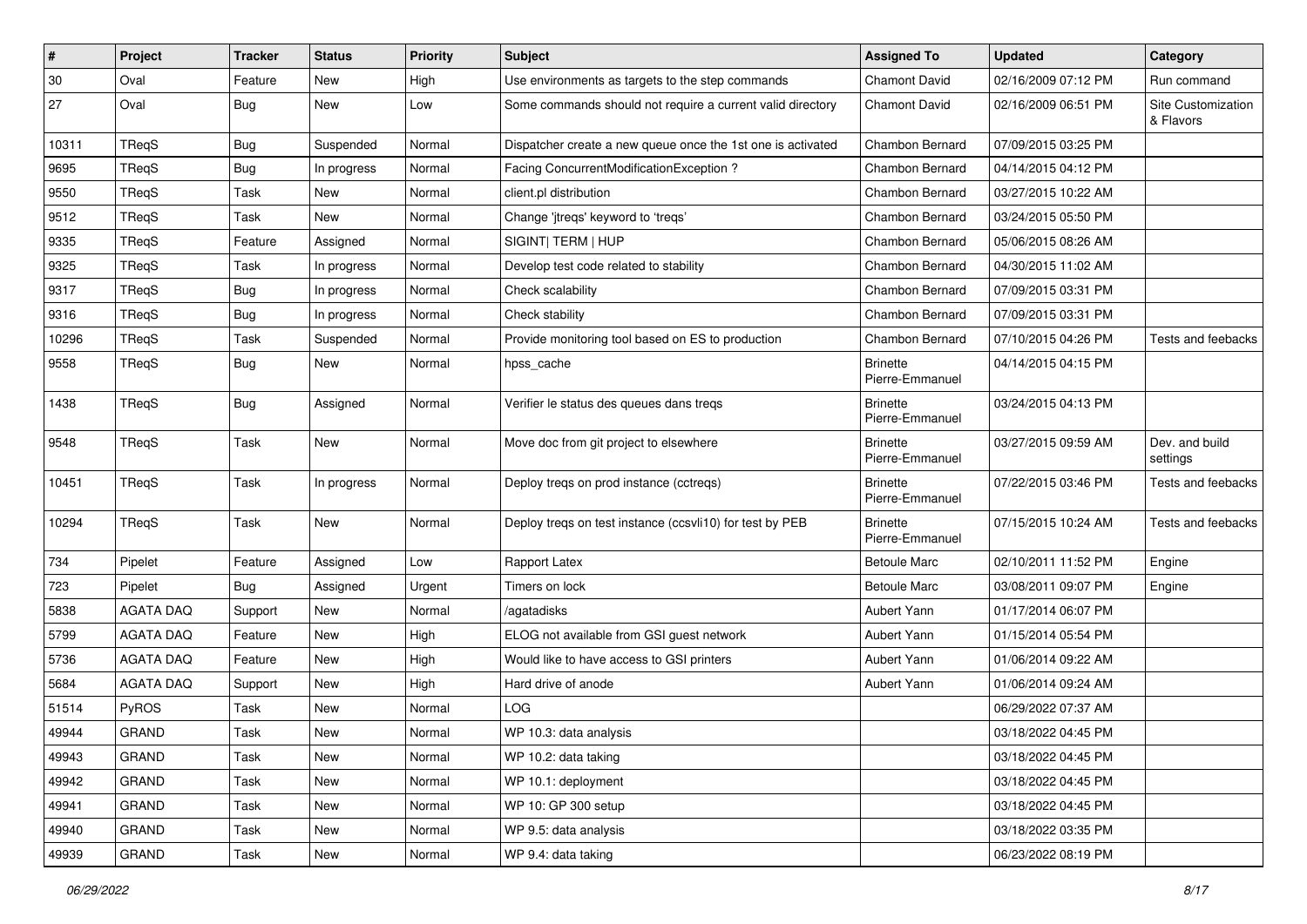| $\sharp$ | Project      | <b>Tracker</b> | <b>Status</b> | <b>Priority</b> | <b>Subject</b>                                         | <b>Assigned To</b> | <b>Updated</b>      | Category |
|----------|--------------|----------------|---------------|-----------------|--------------------------------------------------------|--------------------|---------------------|----------|
| 49938    | <b>GRAND</b> | Task           | <b>New</b>    | Normal          | WP 9.3: deployment commissioning                       |                    | 03/18/2022 03:27 PM |          |
| 49937    | <b>GRAND</b> | Task           | New           | Normal          | WP 9.2: production detector adaptation                 |                    | 03/18/2022 03:32 PM |          |
| 49936    | <b>GRAND</b> | Task           | New           | Normal          | WP 9.1: detector design adaptation                     |                    | 03/21/2022 03:18 PM |          |
| 49935    | <b>GRAND</b> | Task           | <b>New</b>    | Normal          | WP 9: Nançay setup                                     |                    | 03/18/2022 12:20 AM |          |
| 49934    | <b>GRAND</b> | Task           | <b>New</b>    | Normal          | WP 8.3: trigger evaluation                             |                    | 03/21/2022 10:28 AM |          |
| 49933    | <b>GRAND</b> | Task           | New           | Normal          | WP 8.2: final reconstruction                           |                    | 03/18/2022 04:39 PM |          |
| 49932    | <b>GRAND</b> | Task           | <b>New</b>    | Normal          | WP 8.1: SLT info definition                            |                    | 03/18/2022 04:39 PM |          |
| 49931    | <b>GRAND</b> | Task           | New           | Normal          | WP 8: data reconstruction study                        |                    | 03/21/2022 10:28 AM |          |
| 49930    | <b>GRAND</b> | Task           | New           | Normal          | WP 7: second level trigger (SLT)                       |                    | 03/21/2022 10:28 AM |          |
| 49929    | <b>GRAND</b> | Task           | <b>New</b>    | Normal          | WP 6.4: frontend implementation                        |                    | 04/14/2022 02:24 PM |          |
| 49928    | <b>GRAND</b> | Task           | New           | Normal          | WP 6.3: testbench                                      |                    | 06/24/2022 12:58 PM |          |
| 49927    | <b>GRAND</b> | Task           | <b>New</b>    | Normal          | WP 6.2: analytical method                              |                    | 06/24/2022 12:41 PM |          |
| 49926    | <b>GRAND</b> | Task           | New           | Normal          | WP 6.1: neuronal network method                        |                    | 03/21/2022 01:40 PM |          |
| 49925    | <b>GRAND</b> | Task           | <b>New</b>    | Normal          | WP 6: first level trigger (FLT)                        |                    | 03/21/2022 10:28 AM |          |
| 49924    | <b>GRAND</b> | Task           | <b>New</b>    | Normal          | WP 5.2: noise event selection                          |                    | 03/18/2022 05:13 PM |          |
| 49923    | GRAND        | Task           | New           | Normal          | WP 5.5: EAS selection                                  |                    | 03/18/2022 05:13 PM |          |
| 49922    | <b>GRAND</b> | Task           | <b>New</b>    | Normal          | WP 5.4: reconstruction                                 |                    | 03/18/2022 05:13 PM |          |
| 49921    | <b>GRAND</b> | Task           | New           | Normal          | WP 5.3: calibration                                    |                    | 03/18/2022 05:13 PM |          |
| 49919    | <b>GRAND</b> | Task           | New           | Normal          | WP 5.1: data taking                                    |                    | 03/18/2022 05:13 PM |          |
| 49918    | <b>GRAND</b> | Task           | New           | Normal          | WP 5: GP 13/100 experimental DB analysis               |                    | 03/18/2022 05:13 PM |          |
| 49917    | <b>GRAND</b> | Task           | New           | Normal          | WP 4.2: validation                                     |                    | 03/18/2022 03:08 PM |          |
| 49916    | <b>GRAND</b> | Task           | New           | Normal          | WP 4.1: production, storing & management               |                    | 03/18/2022 03:06 PM |          |
| 49915    | <b>GRAND</b> | Task           | <b>New</b>    | Normal          | WP 4: Creating GRAND simulation                        |                    | 03/18/2022 12:20 AM |          |
| 49914    | <b>GRAND</b> | Task           | New           | Normal          | WP 3.4: code distribution, software env.               |                    | 06/24/2022 01:41 PM |          |
| 49912    | <b>GRAND</b> | Task           | <b>New</b>    | Normal          | WP 3.3: manage software infra : CI, quality, DB engine |                    | 03/18/2022 03:03 PM |          |
| 49911    | <b>GRAND</b> | Task           | New           | Normal          | WP 3.2: calibration monotoring DB                      |                    | 03/18/2022 05:13 PM |          |
| 49910    | <b>GRAND</b> | Task           | <b>New</b>    | Normal          | WP 3.1: manage data event DB                           |                    | 06/24/2022 01:55 PM |          |
| 49909    | GRAND        | Task           | New           | Normal          | WP 3: software infra and database                      |                    | 06/24/2022 01:48 PM |          |
| 49906    | <b>GRAND</b> | Task           | New           | Normal          | WP 1.1: finance                                        |                    | 03/18/2022 05:13 PM |          |
| 49905    | GRAND        | Task           | New           | Normal          | WP 1: GRAND management                                 |                    | 03/18/2022 05:13 PM |          |
| 49904    | GRAND        | Task           | New           | Normal          | WP 2.9: detector monotoring                            |                    | 03/18/2022 05:13 PM |          |
| 49903    | GRAND        | Task           | New           | Normal          | WP 2.8: detector calibration                           |                    | 03/18/2022 05:13 PM |          |
| 49901    | GRAND        | Task           | New           | Normal          | WP 2.6: common tools                                   |                    | 03/18/2022 05:13 PM |          |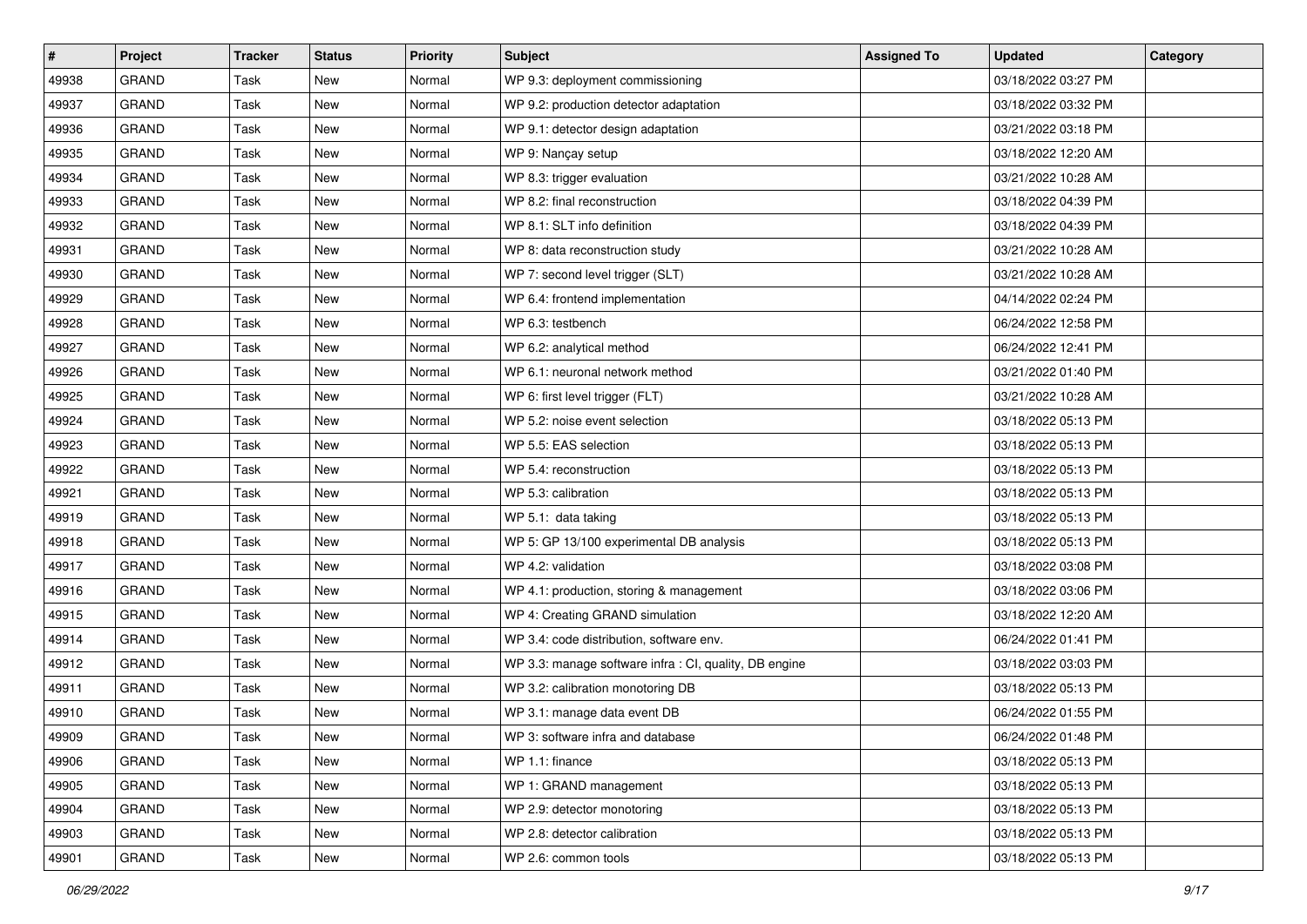| $\pmb{\#}$ | Project      | <b>Tracker</b> | <b>Status</b> | <b>Priority</b> | Subject                                                                                                                                  | <b>Assigned To</b> | <b>Updated</b>      | Category |
|------------|--------------|----------------|---------------|-----------------|------------------------------------------------------------------------------------------------------------------------------------------|--------------------|---------------------|----------|
| 49900      | <b>GRAND</b> | Task           | <b>New</b>    | Normal          | WP 2.5: reconstruction method                                                                                                            |                    | 03/18/2022 02:57 PM |          |
| 49899      | <b>GRAND</b> | Task           | New           | Normal          | WP 2.4: antenna network simulation                                                                                                       |                    | 06/24/2022 02:48 PM |          |
| 49898      | <b>GRAND</b> | Task           | New           | Normal          | WP 2.3: unit detector modeling and coding                                                                                                |                    | 06/24/2022 02:11 PM |          |
| 49897      | <b>GRAND</b> | Task           | <b>New</b>    | Normal          | WP 2.2: input output format fie                                                                                                          |                    | 03/18/2022 12:22 AM |          |
| 49896      | <b>GRAND</b> | Task           | New           | Normal          | WP 2.1: software architecture and optimization                                                                                           |                    | 03/18/2022 05:13 PM |          |
| 49895      | <b>GRAND</b> | Task           | New           | Normal          | WP 2: GRANDLIB modelization and software                                                                                                 |                    | 06/24/2022 02:48 PM |          |
| 49890      | PyROS        | Task           | New           | Normal          | Global Start & Stop (safe)                                                                                                               |                    | 03/16/2022 04:52 PM |          |
| 49889      | <b>PyROS</b> | Task           | New           | Normal          | Backup                                                                                                                                   |                    | 03/16/2022 04:49 PM |          |
| 49888      | PyROS        | Task           | New           | Normal          | Firewall                                                                                                                                 |                    | 03/16/2022 04:48 PM |          |
| 49887      | <b>PyROS</b> | Task           | <b>New</b>    | Normal          | Hardware                                                                                                                                 |                    | 03/16/2022 04:47 PM |          |
| 49886      | <b>PyROS</b> | Task           | New           | Normal          | System watch (Nagios, )                                                                                                                  |                    | 03/16/2022 04:47 PM |          |
| 49885      | PyROS        | Task           | <b>New</b>    | Normal          | <b>Network</b>                                                                                                                           |                    | 03/16/2022 04:46 PM |          |
| 49878      | <b>PyROS</b> | Task           | New           | Normal          | SF02-SCP integration - Lancement auto de l'agent de gestion<br>du SP lifecycle                                                           |                    | 06/28/2022 10:04 PM |          |
| 49876      | PyROS        | Task           | New           | Normal          | Guitastro integration                                                                                                                    |                    | 03/16/2022 07:28 AM |          |
| 49875      | PyROS        | Task           | <b>New</b>    | Normal          | (classic) Installation Guitastro & dependencies                                                                                          |                    | 03/16/2022 07:27 AM |          |
| 49874      | <b>PyROS</b> | Task           | <b>New</b>    | Normal          | (docker) Installation Guitastro & dependencies                                                                                           |                    | 06/28/2022 10:11 PM |          |
| 49872      | <b>PyROS</b> | Task           | New           | Normal          | Restauration de la config par défaut                                                                                                     |                    | 03/15/2022 11:10 PM |          |
| 49871      | <b>PyROS</b> | Task           | New           | Normal          | Config par défaut (à définir)                                                                                                            |                    | 03/15/2022 11:11 PM |          |
| 49870      | <b>PyROS</b> | Task           | New           | Normal          | Config générale : logo, pagination, couleurs, options générales,<br>options par feature,                                                 |                    | 03/15/2022 11:11 PM |          |
| 49543      | PyROS        | Task           | New           | Normal          | Users View (list & 1)                                                                                                                    |                    | 02/23/2022 06:06 PM |          |
| 49262      | PyROS        | Task           | In progress   | Normal          | Sequence Validation                                                                                                                      |                    | 02/03/2022 02:50 PM |          |
| 49253      | <b>PyROS</b> | Task           | New           | Normal          | READ 1 & list                                                                                                                            |                    | 02/21/2022 03:21 PM |          |
| 49252      | <b>PyROS</b> | Task           | <b>New</b>    | Normal          | <b>WEB FORM</b>                                                                                                                          |                    | 02/17/2022 01:59 PM |          |
| 49250      | <b>PyROS</b> | Task           | New           | Normal          | <b>CREATE/UPDATE Sequence</b>                                                                                                            |                    | 02/23/2022 12:02 PM |          |
| 49249      | <b>PyROS</b> | Task           | In progress   | Normal          | General Menu for this feature                                                                                                            |                    | 02/03/2022 09:39 AM |          |
| 49247      | <b>PyROS</b> | Task           | <b>New</b>    | Normal          | State diagram (doc)                                                                                                                      |                    | 02/03/2022 09:34 AM |          |
| 49246      | PyROS        | Task           | New           | Normal          | Sequence Lifecycle (status)                                                                                                              |                    | 02/03/2022 09:34 AM |          |
| 49210      | PyROS        | Task           | New           | Normal          | <b>CONFIGURATION GENERALE</b>                                                                                                            |                    | 03/15/2022 11:11 PM |          |
| 49157      | PyROS        | Task           | New           | Normal          | Super Super Agent qui surveille l'ensemble des super agents<br>sur chaque noeud (?)                                                      |                    | 01/31/2022 12:12 PM |          |
| 49156      | PyROS        | Task           | New           | Normal          | Super Agent qui démarre et stoppe les autres agents, et<br>surveille leur bonne santé (les relance si besoin) => sur chaque<br>noeud (?) |                    | 01/31/2022 12:12 PM |          |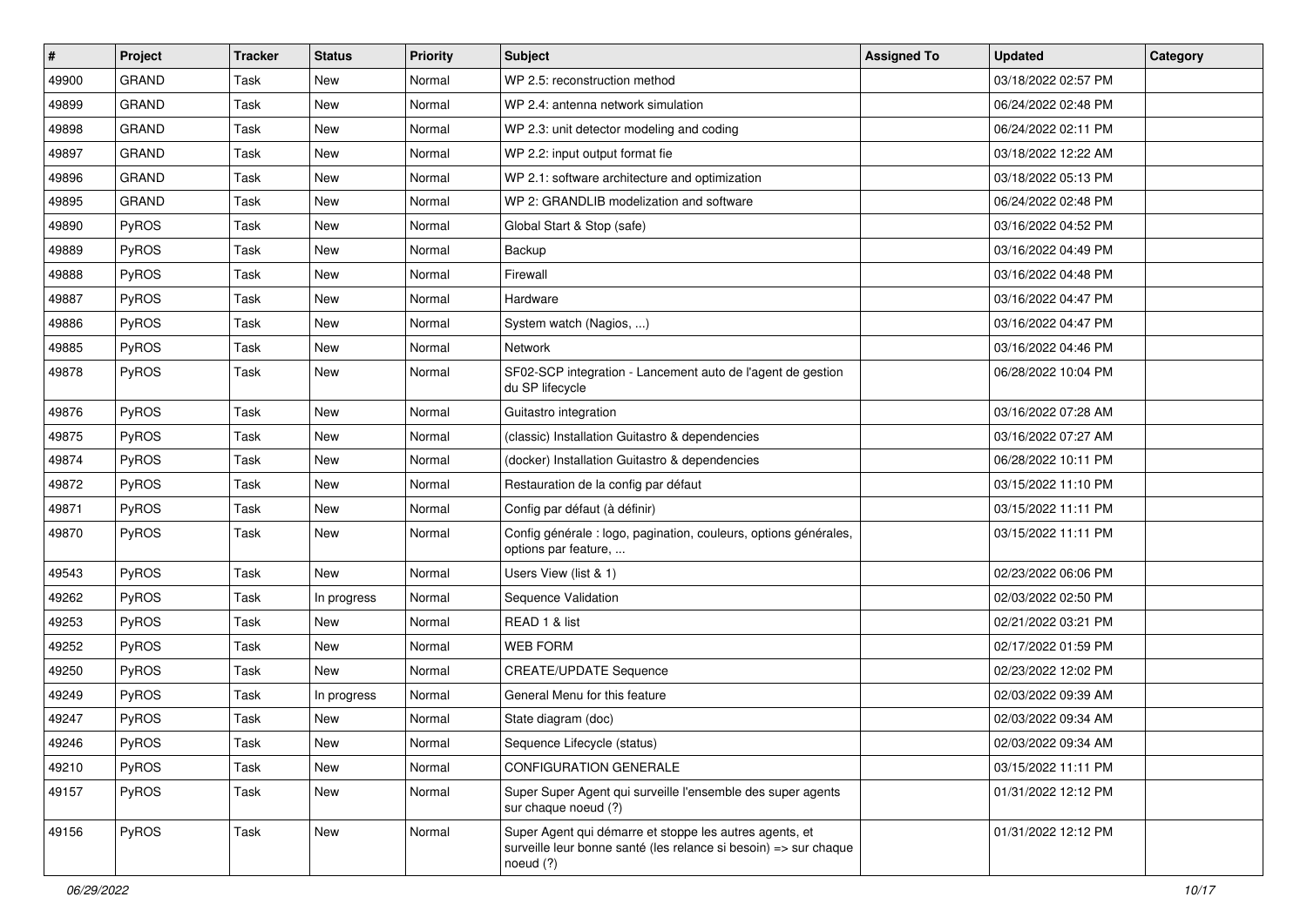| #     | Project      | <b>Tracker</b> | <b>Status</b> | <b>Priority</b> | <b>Subject</b>                                                                             | <b>Assigned To</b> | <b>Updated</b>      | Category |
|-------|--------------|----------------|---------------|-----------------|--------------------------------------------------------------------------------------------|--------------------|---------------------|----------|
| 49155 | <b>PyROS</b> | Task           | New           | Normal          | Architecture décentralisée en plusieurs noeuds (communication<br>via BD)                   |                    | 01/31/2022 12:09 PM |          |
| 49152 | PyROS        | Task           | New           | Normal          | RUN/EXEC - Start & Stop software (et Agents)                                               |                    | 05/24/2022 02:55 PM |          |
| 49151 | <b>PyROS</b> | Task           | <b>New</b>    | Normal          | Script central (pyros.py)                                                                  |                    | 01/31/2022 11:36 AM |          |
| 49149 | <b>PyROS</b> | Task           | New           | High            | SCRIPT RUN (PYROS/pyros.py) (uniquement pour la partie<br>execution)                       |                    | 05/24/2022 02:55 PM |          |
| 49136 | PyROS        | Task           | New           | Normal          | GF03-INFRA - Logging integration (general logs & agents)                                   |                    | 06/29/2022 07:25 AM |          |
| 49135 | <b>PyROS</b> | Task           | New           | Normal          | SF15-SST integration (agents, start, stop, commands)                                       |                    | 06/29/2022 07:23 AM |          |
| 49134 | <b>PyROS</b> | Task           | New           | Normal          | SF14-OBC integration                                                                       |                    | 01/29/2022 12:52 AM |          |
| 49133 | PyROS        | Task           | New           | Normal          | SF13-IAF integration                                                                       |                    | 01/29/2022 12:47 AM |          |
| 49132 | <b>PyROS</b> | Task           | New           | Normal          | SF12-IAN integration                                                                       |                    | 01/29/2022 12:48 AM |          |
| 49131 | <b>PyROS</b> | Task           | <b>New</b>    | Normal          | SF11-IPC integration                                                                       |                    | 01/29/2022 12:46 AM |          |
| 49130 | <b>PyROS</b> | Task           | New           | Normal          | SF10-CAL integration                                                                       |                    | 01/29/2022 12:46 AM |          |
| 49129 | <b>PyROS</b> | Task           | New           | Normal          | SF09-CMC integration                                                                       |                    | 01/29/2022 12:46 AM |          |
| 49128 | <b>PyROS</b> | Task           | New           | Normal          | SF08-EXE integration                                                                       |                    | 01/29/2022 12:45 AM |          |
| 49127 | <b>PyROS</b> | Task           | New           | Normal          | SF07-PLN integration                                                                       |                    | 01/29/2022 12:45 AM |          |
| 49126 | PyROS        | Task           | New           | Normal          | SF06-ALR integration                                                                       |                    | 01/29/2022 12:45 AM |          |
| 49125 | <b>PyROS</b> | Task           | New           | Normal          | SF05-SEQ integration                                                                       |                    | 03/15/2022 11:03 PM |          |
| 49124 | <b>PyROS</b> | Task           | New           | Normal          | SF04-SPV integration (AgentMajordome)                                                      |                    | 06/29/2022 07:21 AM |          |
| 49123 | PyROS        | Task           | New           | Normal          | SF03-ENV integration                                                                       |                    | 06/29/2022 07:20 AM |          |
| 49122 | <b>PyROS</b> | Task           | New           | Normal          | SF02-SCP integration                                                                       |                    | 01/29/2022 12:50 AM |          |
| 49121 | <b>PyROS</b> | Task           | New           | Normal          | SF01-USR integration                                                                       |                    | 01/29/2022 12:50 AM |          |
| 49120 | <b>PyROS</b> | Task           | New           | Normal          | General Design (structure, design, responsive, CSS)                                        |                    | 06/29/2022 07:18 AM |          |
| 48784 | <b>XLDP</b>  | Bug            | New           | Normal          | Jobs en erreurs depuis le 19/01 19h30                                                      |                    | 01/20/2022 10:12 AM |          |
| 48307 | <b>PyROS</b> | Task           | <b>New</b>    | Normal          | Send, Receive, and Process Commands (Agent <= > Agent)                                     |                    | 06/29/2022 07:33 AM |          |
| 48290 | <b>PyROS</b> | Task           | New           | Normal          | Auto mode                                                                                  |                    | 12/14/2021 12:35 PM |          |
| 48289 | <b>PyROS</b> | Task           | New           | Normal          | Entity (AgentDevice class)                                                                 |                    | 12/14/2021 12:32 PM |          |
| 48288 | PyROS        | Task           | <b>New</b>    | Normal          | Entity (DeviceController class)                                                            |                    | 12/14/2021 12:31 PM |          |
| 48285 | PyROS        | Task           | New           | Normal          | Lancement auto et gestion du DeviceController associé                                      |                    | 12/14/2021 12:22 PM |          |
| 48284 | PyROS        | Task           | New           | Normal          | Lancement auto et gestion des Components associés (qui sont<br>aussi des DeviceController) |                    | 12/14/2021 12:20 PM |          |
| 48279 | PyROS        | Task           | New           | Normal          | General LOGGING (fichiers texte, écran en mode debug)                                      |                    | 03/16/2022 04:45 PM |          |
| 48278 | PyROS        | Task           | New           | High            | AGENT général (dont dépendent tous les agents et<br>AgentDevices)                          |                    | 06/29/2022 07:37 AM |          |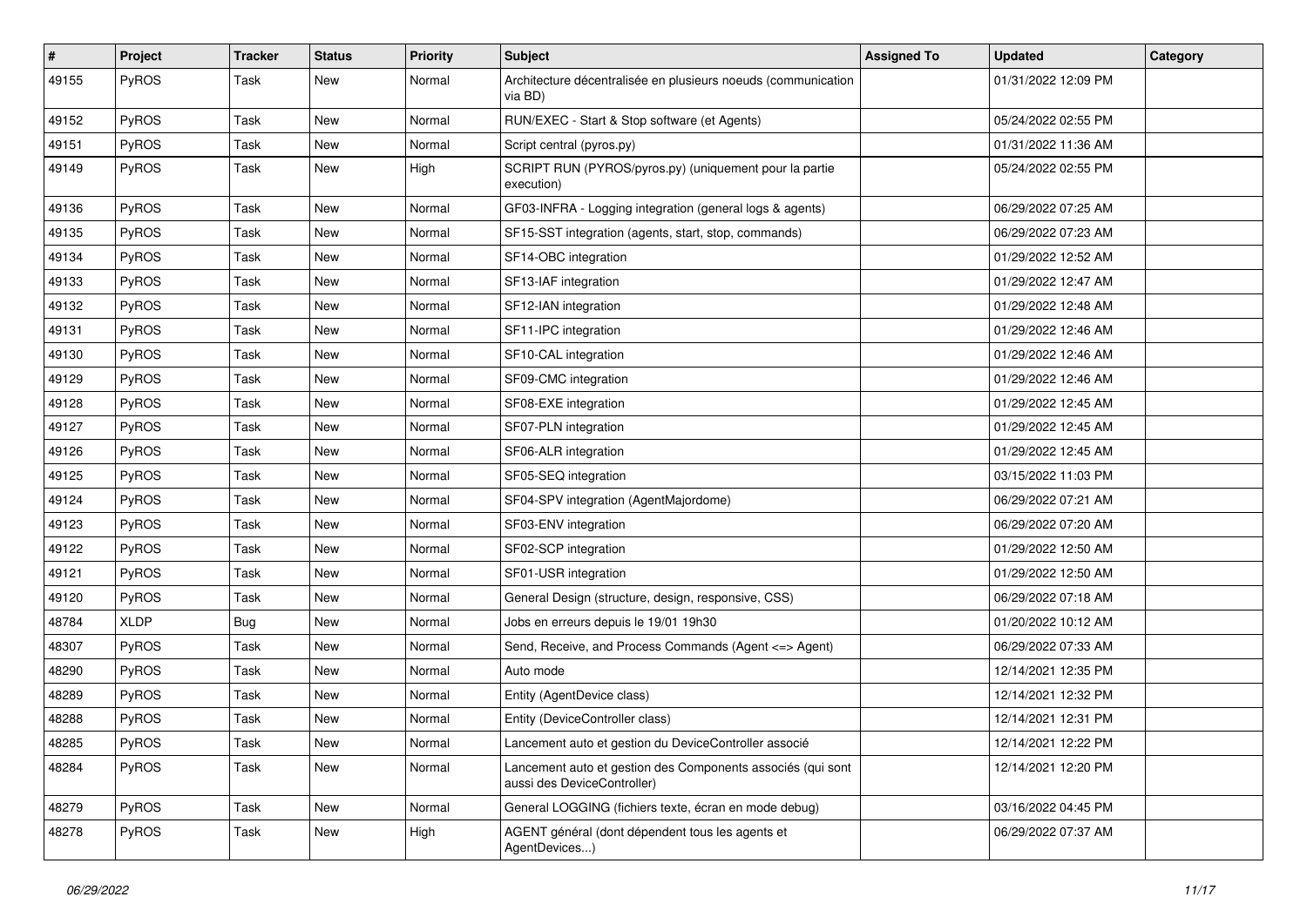| #     | Project   | <b>Tracker</b> | <b>Status</b> | <b>Priority</b> | <b>Subject</b>                                                                                                 | <b>Assigned To</b> | <b>Updated</b>      | Category |
|-------|-----------|----------------|---------------|-----------------|----------------------------------------------------------------------------------------------------------------|--------------------|---------------------|----------|
| 48276 | PyROS     | Task           | <b>New</b>    | Normal          | Scripts d'installation docker                                                                                  |                    | 12/14/2021 11:44 AM |          |
| 48275 | PyROS     | Task           | New           | Normal          | version PROD TNC Nouvelle Calédonie - instance docker de<br>production sur site final                          |                    | 12/14/2021 11:42 AM |          |
| 48274 | PyROS     | Task           | <b>New</b>    | Normal          | version TEST TNC France - instance docker de test en France                                                    |                    | 12/14/2021 11:42 AM |          |
| 48273 | PyROS     | Task           | <b>New</b>    | Normal          | version DEV guitalens - instance docker sur serveur guitalens                                                  |                    | 12/14/2021 11:46 AM |          |
| 48271 | PyROS     | Task           | <b>New</b>    | High            | CLASSIC installation (with venv)                                                                               |                    | 03/16/2022 07:27 AM |          |
| 48270 | PyROS     | Task           | New           | Normal          | SCRIPT INSTALL/UPDATE (PYROS/pyros.py) (uniquement<br>pour la partie install & update)                         |                    | 02/23/2022 05:57 PM |          |
| 48223 | LabInvent | Task           | <b>New</b>    | Normal          | instance perso (docker)                                                                                        |                    | 12/13/2021 11:08 AM |          |
| 48222 | LabInvent | Task           | <b>New</b>    | Normal          | (NEW func) Gérer Suivi d'un User                                                                               |                    | 12/13/2021 10:39 AM |          |
| 48005 | LabInvent | Task           | <b>New</b>    | Normal          | <b>Bugfix toutes les Deprecated Errors</b>                                                                     |                    | 12/06/2021 02:37 PM |          |
| 47966 | LabInvent | Task           | <b>New</b>    | Normal          | Ajouter test Commande (avec devis joint)                                                                       |                    | 11/30/2021 04:17 PM |          |
| 47962 | LabInvent | Task           | <b>New</b>    | Urgent          | (IRAP only) re-install inventirap avec php7                                                                    |                    | 11/30/2021 03:17 PM |          |
| 47960 | LabInvent | Task           | <b>New</b>    | Immediate       | <b>CHAMPS</b>                                                                                                  |                    | 01/19/2022 03:51 PM |          |
| 47959 | LabInvent | Task           | <b>New</b>    | Normal          | *** F - ENTITY - Fournisseurs                                                                                  |                    | 11/30/2021 12:57 PM |          |
| 47958 | LabInvent | Task           | New           | Normal          | delete (generic)                                                                                               |                    | 11/30/2021 12:47 PM |          |
| 47957 | LabInvent | Feature        | New           | Normal          | *** F - ENTITY - Les GROUPES (de User ou Materiel) :<br>Thématique, Métier, Projet, Site (+ Pole ou Service ?) |                    | 12/13/2021 11:12 AM |          |
| 47954 | LabInvent | Task           | New           | Normal          | 1 - CREATED                                                                                                    |                    | 11/30/2021 01:27 PM |          |
| 47953 | LabInvent | Task           | <b>New</b>    | Normal          | 2a - TOBEORDERED (optionnel)                                                                                   |                    | 11/30/2021 01:27 PM |          |
| 47952 | LabInvent | Task           | New           | High            | Ecran d'accueil à restructurer                                                                                 |                    | 11/30/2021 03:43 PM |          |
| 47951 | LabInvent | Feature        | <b>New</b>    | Normal          | *** F - Etiquettes & Imprimantes                                                                               |                    | 11/30/2021 01:42 PM |          |
| 47950 | LabInvent | Task           | <b>New</b>    | Normal          | DB complète à mettre à jour                                                                                    |                    | 11/30/2021 12:26 PM |          |
| 47947 | LabInvent | Task           | <b>New</b>    | High            | docker only                                                                                                    |                    | 12/13/2021 11:07 AM |          |
| 47946 | LabInvent | Task           | <b>New</b>    | Normal          | classic only                                                                                                   |                    | 12/03/2021 09:50 AM |          |
| 47945 | LabInvent | Task           | New           | Normal          | <b>ALL</b>                                                                                                     |                    | 11/30/2021 12:23 PM |          |
| 47942 | LabInvent | Task           | <b>New</b>    | High            | index (generic)                                                                                                |                    | 11/30/2021 03:48 PM |          |
| 47937 | LabInvent | Task           | <b>New</b>    | High            | Read (index & view) (generic ?)                                                                                |                    | 11/30/2021 03:48 PM |          |
| 47936 | LabInvent | Task           | New           | High            | 3-4 - TBO & ARCHIVED                                                                                           |                    | 11/30/2021 03:43 PM |          |
| 47935 | LabInvent | Task           | New           | Normal          | 2b - VALIDATED                                                                                                 |                    | 11/30/2021 01:27 PM |          |
| 47934 | LabInvent | Task           | New           | High            | LIFECYCLE (Status): CREATED => (TBO) => VALIDATED =><br>TBA => ARCHIVED                                        |                    | 11/30/2021 03:43 PM |          |
| 47932 | LabInvent | Feature        | New           | Normal          | *** F - DOC (documentation)                                                                                    |                    | 11/30/2021 01:10 PM |          |
| 47930 | LabInvent | Task           | New           | Normal          | *** F - ENTITY - QrCode                                                                                        |                    | 11/30/2021 01:26 PM |          |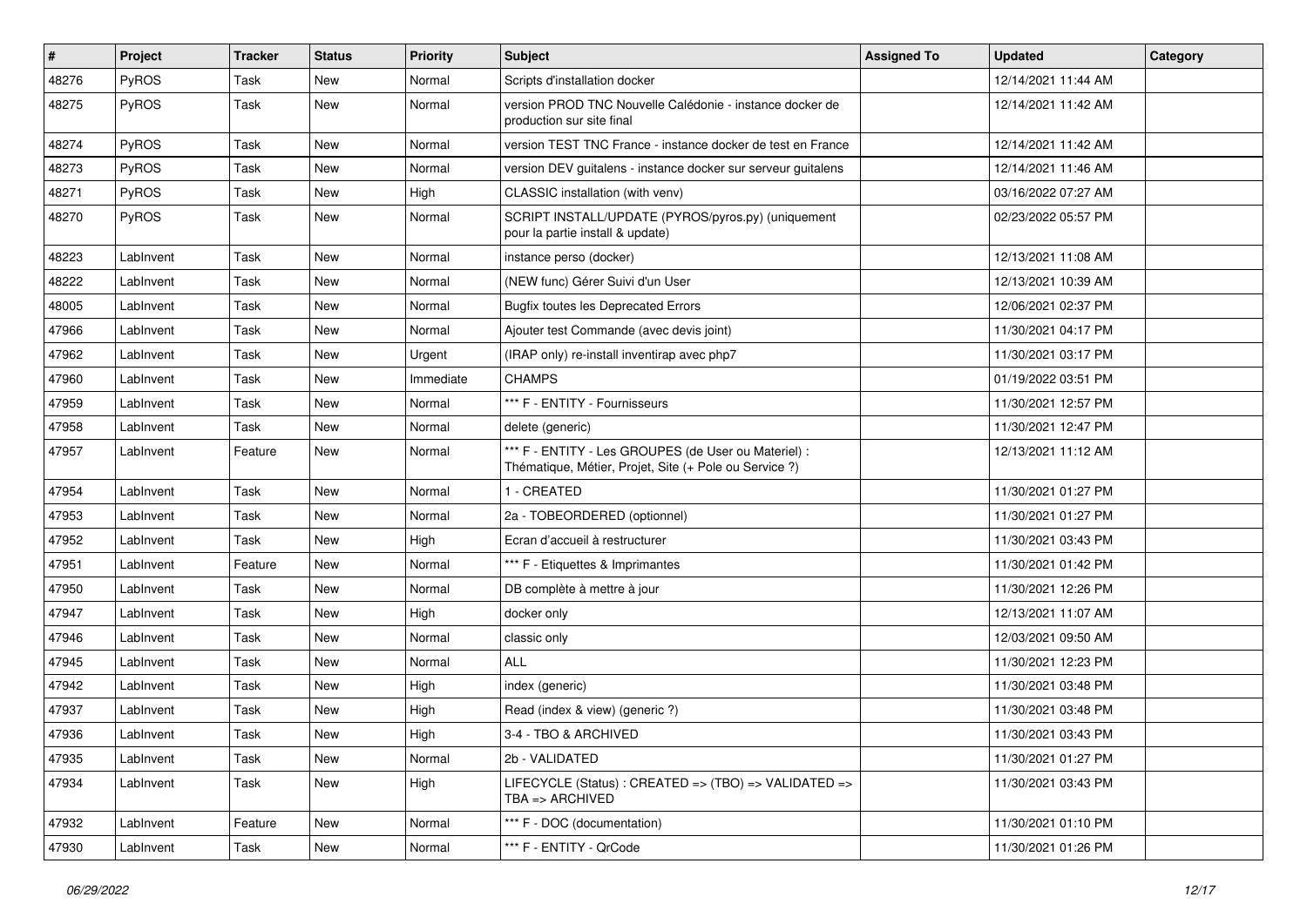| $\vert$ # | Project   | <b>Tracker</b> | <b>Status</b> | <b>Priority</b> | <b>Subject</b>                                                                            | <b>Assigned To</b> | <b>Updated</b>      | Category |
|-----------|-----------|----------------|---------------|-----------------|-------------------------------------------------------------------------------------------|--------------------|---------------------|----------|
| 47927     | LabInvent | Task           | New           | High            | A gérer via fichier conf YAML                                                             |                    | 11/30/2021 03:47 PM |          |
| 47926     | Lablnvent | Task           | New           | High            | Instance DEMO docker - à installer sur hyp2 puis sur VM<br>pweb3                          |                    | 12/13/2021 11:07 AM |          |
| 47925     | Lablnvent | Task           | New           | Normal          | (après cakephp v4) Passer à Php 8                                                         |                    | 11/30/2021 11:48 AM |          |
| 47924     | LabInvent | Task           | New           | Normal          | (après 3.9) Passer à v4                                                                   |                    | 11/30/2021 11:48 AM |          |
| 47922     | LabInvent | Task           | New           | Immediate       | Passer directement à v3.LAST (3.10.1)                                                     |                    | 12/02/2021 04:45 PM |          |
| 47921     | LabInvent | Feature        | New           | Immediate       | *** F - Framework CakePhp                                                                 |                    | 12/02/2021 04:45 PM |          |
| 47914     | LabInvent | Task           | New           | High            | index (generic)                                                                           |                    | 11/30/2021 03:50 PM |          |
| 47913     | Lablnvent | Task           | New           | Normal          | ROLES (profils)                                                                           |                    | 11/30/2021 01:39 PM |          |
| 47912     | Lablnvent | Task           | New           | High            | (VUE) Elements et Helper                                                                  |                    | 11/30/2021 03:51 PM |          |
| 47911     | LabInvent | Task           | New           | Normal          | Create/Update (add_edit generic)                                                          |                    | 11/30/2021 11:04 AM |          |
| 47907     | LabInvent | Task           | New           | Normal          | *** F - Config YAML (champs materiels) : champs obligatoires,<br>recommandés, ou readonly |                    | 11/30/2021 01:25 PM |          |
| 47906     | LabInvent | Task           | New           | Urgent          | Champs virtuels                                                                           |                    | 11/30/2021 03:50 PM |          |
| 47905     | LabInvent | Task           | New           | Urgent          | Read (index & view) (generic)                                                             |                    | 12/01/2021 11:21 AM |          |
| 47903     | LabInvent | Task           | New           | Urgent          | Rappels automatiques pour les suivis récurrents (périodiques)                             |                    | 12/01/2021 11:17 AM |          |
| 47901     | LabInvent | Task           | New           | Urgent          | Read (view & index)                                                                       |                    | 12/01/2021 11:17 AM |          |
| 47899     | LabInvent | Task           | New           | Urgent          | view (generic)                                                                            |                    | 12/01/2021 11:21 AM |          |
| 47897     | LabInvent | Task           | New           | High            | *** F - Stats (Users)                                                                     |                    | 11/30/2021 03:48 PM |          |
| 47895     | LabInvent | Feature        | New           | Normal          | *** F - ENTITY - Documents attachés (à Materiel ou Suivi)                                 |                    | 12/13/2021 11:09 AM |          |
| 47893     | Lablnvent | Task           | New           | Normal          | Views                                                                                     |                    | 11/30/2021 01:21 PM |          |
| 47890     | Lablnvent | Task           | New           | High            | Commander (demande achat)                                                                 |                    | 01/19/2022 03:48 PM |          |
| 47889     | LabInvent | Task           | <b>New</b>    | Normal          | Changer statut - setStatusTo*()                                                           |                    | 11/30/2021 01:19 PM |          |
| 47886     | LabInvent | Task           | New           | Urgent          | <b>Notifications</b>                                                                      |                    | 11/30/2021 03:45 PM |          |
| 47885     | LabInvent | Task           | New           | Normal          | filtrage (voir formulaire index)                                                          |                    | 11/30/2021 01:30 PM |          |
| 47884     | LabInvent | Task           | New           | High            | partitionnement par Site (besoin IP2I/LMA)                                                |                    | 11/30/2021 03:43 PM |          |
| 47883     | LabInvent | Task           | New           | Normal          | formulaire de recherche multi-critères                                                    |                    | 11/30/2021 01:30 PM |          |
| 47882     | LabInvent | Task           | New           | High            | Delete - delete                                                                           |                    | 11/30/2021 03:42 PM |          |
| 47881     | LabInvent | Task           | New           | High            | Read - view                                                                               |                    | 11/30/2021 03:42 PM |          |
| 47880     | LabInvent | Task           | <b>New</b>    | Normal          | Read - index                                                                              |                    | 11/30/2021 01:16 PM |          |
| 47879     | LabInvent | Task           | New           | High            | Create/Update - add_edit                                                                  |                    | 11/30/2021 03:42 PM |          |
| 47878     | LabInvent | Task           | New           | High            | Autres                                                                                    |                    | 11/30/2021 03:44 PM |          |
| 47877     | LabInvent | Task           | New           | High            | find (search)                                                                             |                    | 11/30/2021 03:43 PM |          |
| 47876     | LabInvent | Task           | New           | High            | CRUD                                                                                      |                    | 11/30/2021 03:42 PM |          |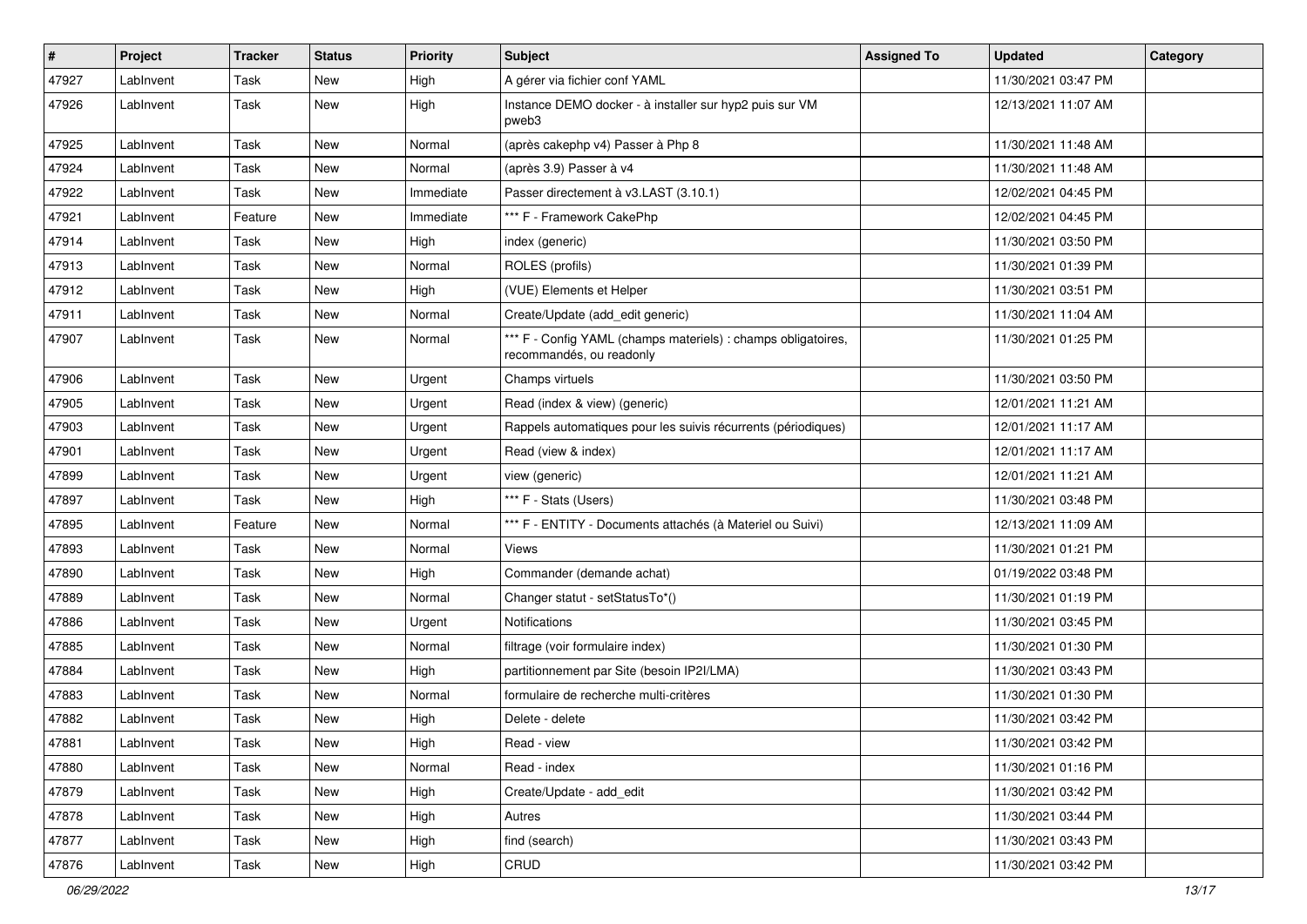| #     | Project   | <b>Tracker</b> | <b>Status</b> | <b>Priority</b> | <b>Subject</b>                                                              | <b>Assigned To</b> | <b>Updated</b>      | Category |
|-------|-----------|----------------|---------------|-----------------|-----------------------------------------------------------------------------|--------------------|---------------------|----------|
| 47875 | LabInvent | Feature        | New           | Urgent          | *** F - ENTITY GÉNÉRIQUE - Actions & Vues génériques (&<br>Refactorisation) |                    | 12/01/2021 11:21 AM |          |
| 47874 | LabInvent | Task           | <b>New</b>    | Urgent          | <b>Stats</b>                                                                |                    | 11/30/2021 03:44 PM |          |
| 47873 | LabInvent | Task           | New           | Normal          | Model (Entity & Table)                                                      |                    | 12/01/2021 09:37 AM |          |
| 47872 | LabInvent | Task           | <b>New</b>    | High            | <b>Actions &amp; Vues</b>                                                   |                    | 11/30/2021 03:42 PM |          |
| 47871 | LabInvent | Task           | New           | Normal          | Autorisations                                                               |                    | 11/30/2021 01:29 PM |          |
| 47870 | LabInvent | Task           | <b>New</b>    | Normal          | Tests (Materiels)                                                           |                    | 11/30/2021 03:38 PM |          |
| 47869 | LabInvent | Feature        | New           | Normal          | *** F - Tests                                                               |                    | 12/06/2021 02:28 PM |          |
| 47868 | LabInvent | Task           | New           | Normal          | *** F - Super Entité (AppController, AppTable)                              |                    | 11/30/2021 01:34 PM |          |
| 47867 | LabInvent | Task           | <b>New</b>    | High            | *** F - Autorisations (Users)                                               |                    | 11/30/2021 03:47 PM |          |
| 47866 | LabInvent | Feature        | New           | Urgent          | *** F - Installation                                                        |                    | 12/13/2021 11:08 AM |          |
| 47865 | LabInvent | Feature        | <b>New</b>    | Normal          | *** F - Configuration générale                                              |                    | 12/13/2021 11:06 AM |          |
| 47864 | LabInvent | Feature        | New           | Normal          | *** F - ENTITY - Autres                                                     |                    | 11/30/2021 12:57 PM |          |
| 47863 | LabInvent | Feature        | <b>New</b>    | High            | *** F - ENTITY - Users                                                      |                    | 11/30/2021 03:43 PM |          |
| 47862 | LabInvent | Feature        | <b>New</b>    | Normal          | *** F - ENTITY - Prets (de Materiel)                                        |                    | 12/13/2021 11:10 AM |          |
| 47861 | LabInvent | Feature        | New           | Urgent          | *** F - ENTITY - Suivis (de Materiel ou User)                               |                    | 12/13/2021 11:10 AM |          |
| 47860 | LabInvent | Feature        | <b>New</b>    | Immediate       | *** F - ENTITY - Materiels                                                  |                    | 01/19/2022 03:51 PM |          |
| 47447 | PyROS     | Task           | New           | Normal          | (F05) ACTIONS (CRUD), VIEWS, and AUTHORIZATIONS                             |                    | 02/23/2022 10:45 AM |          |
| 47446 | PyROS     | Task           | <b>New</b>    | Normal          | <b>DOSSIER SSI</b>                                                          |                    | 10/11/2021 11:32 AM |          |
| 47445 | PyROS     | Task           | New           | Normal          | CAHIER DE RECETTE (NC)                                                      |                    | 10/11/2021 11:31 AM |          |
| 47444 | PyROS     | Task           | New           | Normal          | MANUELS UTILISATION, INSTALLATION, ET<br><b>MAINTENANCE</b>                 |                    | 10/11/2021 11:31 AM |          |
| 47443 | PyROS     | Task           | <b>New</b>    | Normal          | RAPPORT DES TESTS & VALIDATIONS (application du plan<br>de test)            |                    | 10/11/2021 11:31 AM |          |
| 47442 | PyROS     | Task           | <b>New</b>    | Normal          | PLAN DE TESTS ET DE VALIDATIONS                                             |                    | 10/11/2021 11:33 AM |          |
| 47441 | PyROS     | Task           | New           | Normal          | DOSSIER DE DÉFINITION                                                       |                    | 10/11/2021 11:32 AM |          |
| 47440 | PyROS     | Task           | New           | Normal          | <b>LIVRABLES</b>                                                            |                    | 10/11/2021 11:29 AM |          |
| 47439 | PyROS     | Task           | <b>New</b>    | Normal          | PA et PK CNES                                                               |                    | 01/31/2022 11:29 AM |          |
| 47438 | PyROS     | Task           | New           | Normal          | PK5 (2023-06) - Doc LIVRABLES (et Présentations)                            |                    | 10/11/2021 11:26 AM |          |
| 47437 | PyROS     | Task           | New           | Normal          | PA4.1 (2023-05) - Présentations et Rapport Avancement                       |                    | 10/11/2021 11:25 AM |          |
| 47436 | PyROS     | Task           | New           | Normal          | PK4 (2023-02) - Doc LIVRABLES (et Présentations)                            |                    | 10/11/2021 11:23 AM |          |
| 47435 | PyROS     | Task           | New           | Normal          | PA3.2 (2023-02) - Présentations et Rapport Avancement                       |                    | 10/11/2021 11:22 AM |          |
| 47433 | PyROS     | Task           | New           | Normal          | PA3.1 (2023-01) - Présentations et Rapport Avancement                       |                    | 10/11/2021 11:22 AM |          |
| 47432 | PyROS     | Task           | New           | Normal          | PK3 (2023-01) - Doc LIVRABLES (et Présentations)                            |                    | 10/11/2021 11:20 AM |          |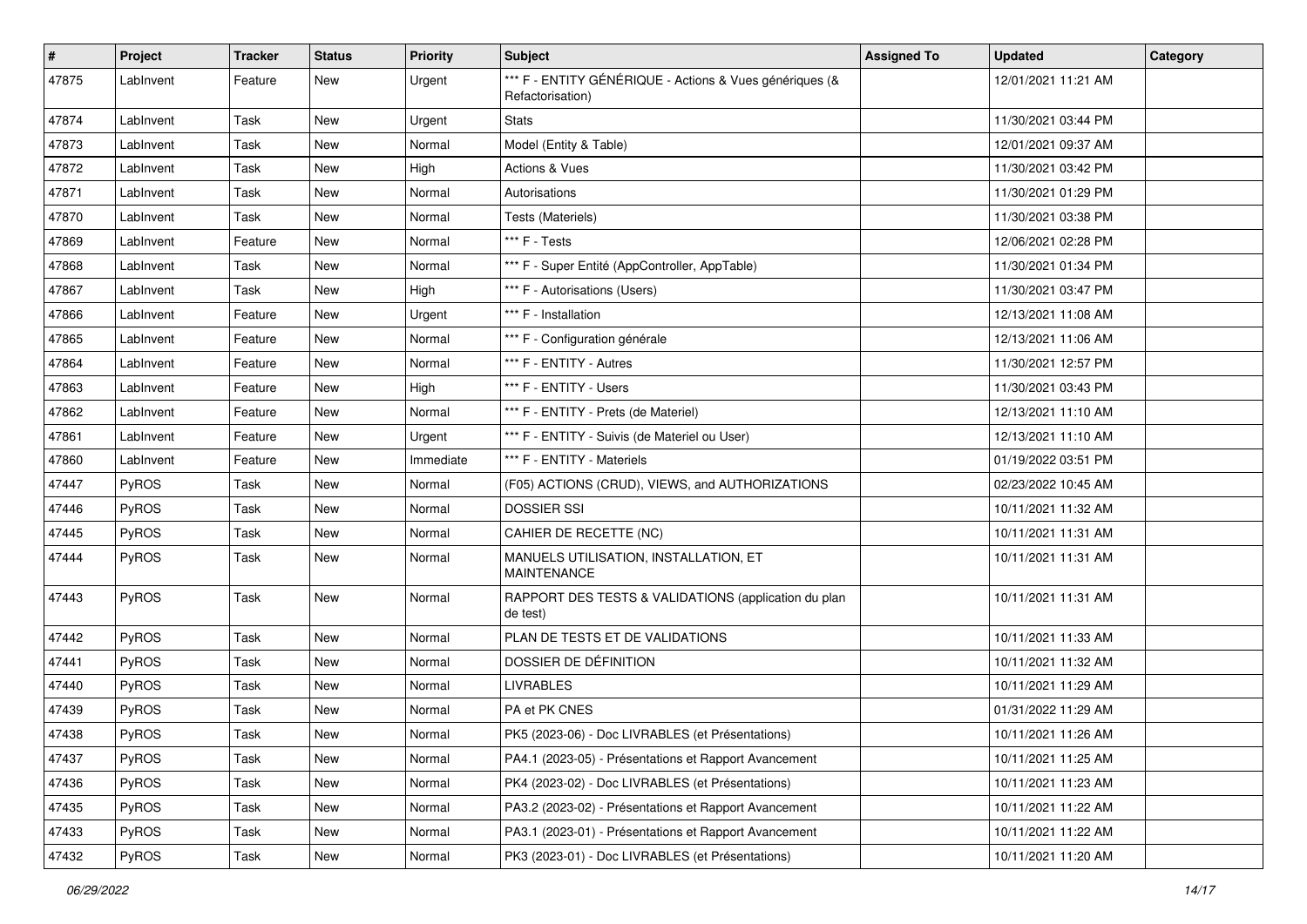| $\vert$ # | Project      | <b>Tracker</b> | <b>Status</b> | <b>Priority</b> | <b>Subject</b>                                                                                     | <b>Assigned To</b> | <b>Updated</b>      | Category |
|-----------|--------------|----------------|---------------|-----------------|----------------------------------------------------------------------------------------------------|--------------------|---------------------|----------|
| 47431     | <b>PyROS</b> | Task           | New           | Normal          | PA2.2 (2022-10) - Présentations et Rapport Avancement                                              |                    | 10/11/2021 11:19 AM |          |
| 47430     | PyROS        | Task           | <b>New</b>    | Normal          | PA2.1 (2022-08) - Présentations et Rapport Avancement                                              |                    | 10/11/2021 11:18 AM |          |
| 47428     | <b>PyROS</b> | Task           | New           | Normal          | PK2 (2022-06) - Présentations + RA + Doc LIVRABLES                                                 |                    | 01/31/2022 11:34 AM |          |
| 47419     | PyROS        | Task           | New           | Normal          | F16 FUNCTIONAL Tests                                                                               |                    | 10/11/2021 10:11 AM |          |
| 47418     | PyROS        | Task           | New           | Normal          | F15 FUNCTIONAL Tests                                                                               |                    | 10/11/2021 10:11 AM |          |
| 47416     | PyROS        | Task           | New           | Normal          | F13 FUNCTIONAL Tests                                                                               |                    | 10/11/2021 10:11 AM |          |
| 47415     | PyROS        | Task           | <b>New</b>    | Normal          | F12 FUNCTIONAL Tests                                                                               |                    | 10/11/2021 10:11 AM |          |
| 47414     | <b>PyROS</b> | Task           | New           | Normal          | F11 FUNCTIONAL Tests                                                                               |                    | 10/11/2021 10:10 AM |          |
| 47413     | <b>PyROS</b> | Task           | New           | Normal          | F10 FUNCTIONAL Tests                                                                               |                    | 10/11/2021 10:10 AM |          |
| 47412     | PyROS        | Task           | In progress   | Normal          | F09 Tests                                                                                          |                    | 10/12/2021 03:01 PM |          |
| 47411     | <b>PyROS</b> | Task           | <b>New</b>    | Normal          | <b>F08 FUNCTIONAL Tests</b>                                                                        |                    | 10/11/2021 10:10 AM |          |
| 47410     | PyROS        | Task           | New           | Normal          | <b>F07 FUNCTIONAL Tests</b>                                                                        |                    | 10/11/2021 10:10 AM |          |
| 47409     | <b>PyROS</b> | Task           | New           | Normal          | <b>F06 FUNCTIONAL Tests</b>                                                                        |                    | 10/11/2021 10:10 AM |          |
| 47408     | <b>PyROS</b> | Task           | In progress   | Normal          | F05 Tests                                                                                          |                    | 10/12/2021 03:00 PM |          |
| 47407     | PyROS        | Task           | In progress   | Normal          | F04 Tests                                                                                          |                    | 10/12/2021 03:00 PM |          |
| 47406     | <b>PyROS</b> | Task           | In progress   | Normal          | F03 Tests                                                                                          |                    | 10/12/2021 03:00 PM |          |
| 47405     | PyROS        | Task           | In progress   | Normal          | F02 Tests                                                                                          |                    | 10/12/2021 02:59 PM |          |
| 47403     | <b>PyROS</b> | Task           | <b>New</b>    | Normal          | HIGH LEVEL FUNCTION TESTS - Transversal functionalities<br><b>TESTs involving several features</b> |                    | 10/11/2021 10:08 AM |          |
| 47402     | <b>PyROS</b> | Task           | New           | Normal          | INTEGRATION TESTS - FEATURES integration tests with<br>each other                                  |                    | 10/11/2021 10:07 AM |          |
| 47401     | <b>PyROS</b> | Task           | New           | Normal          | FUNCTIONAL TESTS - Each FEATURE functional tests                                                   |                    | 10/11/2021 11:42 AM |          |
| 47393     | PyROS        | Task           | New           | Normal          | Device Config file (cf F14)                                                                        |                    | 12/14/2021 12:33 PM |          |
| 47392     | <b>PyROS</b> | Task           | New           | Normal          | Device Commands Grammar (Generic & Native)                                                         |                    | 12/14/2021 12:32 PM |          |
| 47391     | <b>PyROS</b> | Task           | New           | Normal          | Device Simulator (DeviceSimulator)                                                                 |                    | 12/14/2021 12:32 PM |          |
| 47390     | <b>PyROS</b> | Task           | <b>New</b>    | Normal          | Device Agent (AgentDevice) (de type Agent)                                                         |                    | 12/14/2021 12:32 PM |          |
| 47389     | <b>PyROS</b> | Task           | New           | Normal          | Device Controller (DeviceController)                                                               |                    | 12/14/2021 12:29 PM |          |
| 47388     | <b>PyROS</b> | Task           | <b>New</b>    | High            | (F14) ENTITIES - definition & implementation - CONFIG FILES                                        |                    | 01/29/2022 01:25 AM |          |
| 47387     | PyROS        | Task           | New           | Normal          | (F14) CRUD config                                                                                  |                    | 01/29/2022 01:24 AM |          |
| 47386     | PyROS        | Task           | New           | Normal          | (F03) Initial data (fixture)                                                                       |                    | 12/15/2021 07:32 AM |          |
| 47375     | PyROS        | Task           | New           | Normal          | Association quota SP                                                                               |                    | 10/11/2021 10:37 AM |          |
| 46790     | PyROS        | Task           | New           | Normal          | F16 - EXIGENCES satisfaites (+ tests mis à jour)                                                   |                    | 09/14/2021 02:47 PM |          |
| 46789     | PyROS        | Task           | New           | Normal          | F15 - EXIGENCES satisfaites (+ tests mis à jour)                                                   |                    | 09/14/2021 02:47 PM |          |
| 46788     | PyROS        | Task           | New           | Normal          | (F14) EXIGENCES satisfaites (+ tests mis à jour)                                                   |                    | 01/29/2022 01:24 AM |          |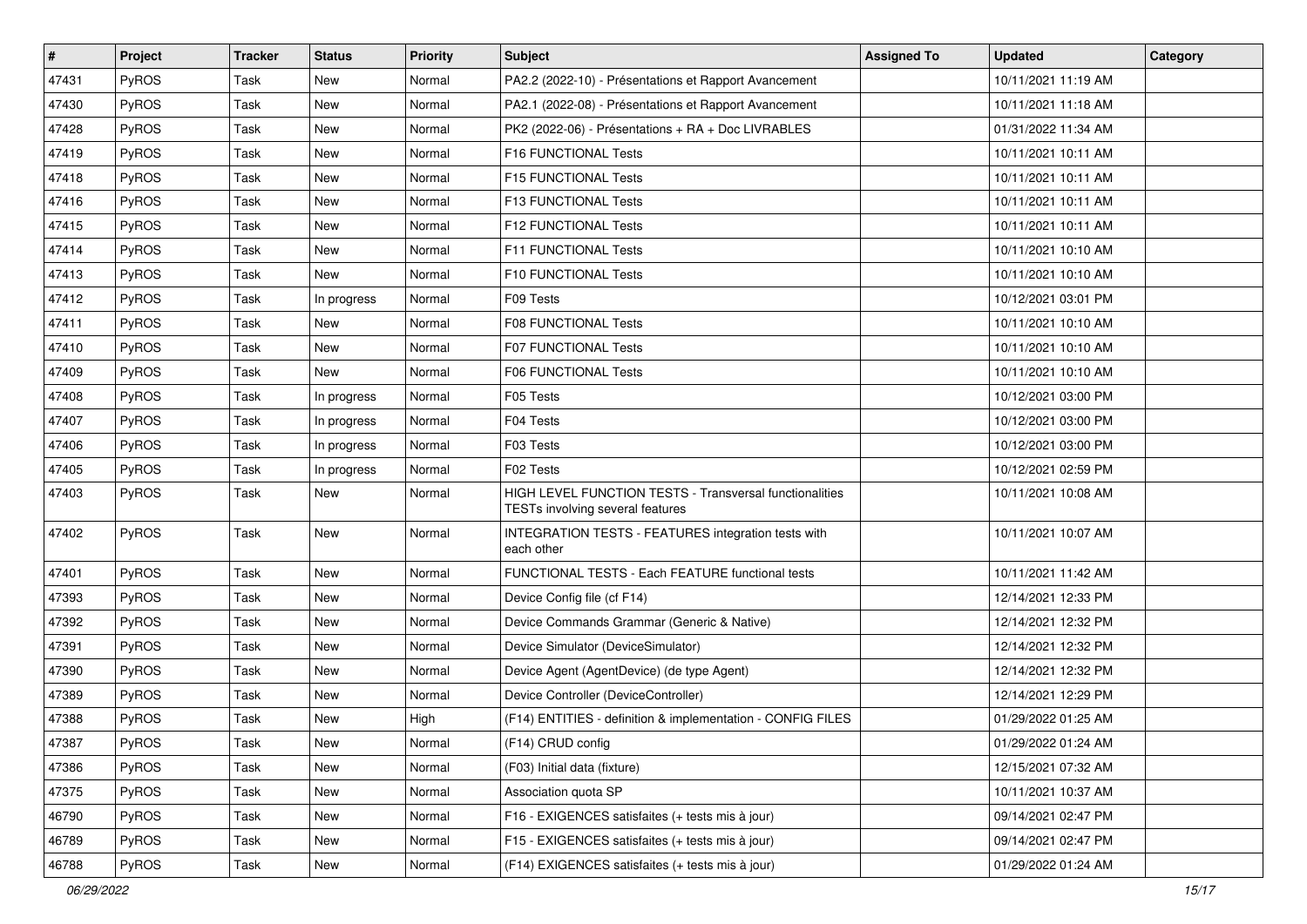| $\pmb{\#}$ | Project      | <b>Tracker</b> | <b>Status</b> | <b>Priority</b> | Subject                                                                              | <b>Assigned To</b> | <b>Updated</b>      | Category |
|------------|--------------|----------------|---------------|-----------------|--------------------------------------------------------------------------------------|--------------------|---------------------|----------|
| 46787      | PyROS        | Task           | New           | Normal          | (F09) REQUIREMENTS validated (+ tests udpated)                                       |                    | 12/14/2021 12:18 PM |          |
| 46786      | PyROS        | Task           | New           | Normal          | F08 - EXIGENCES satisfaites (+ tests mis à jour)                                     |                    | 09/14/2021 02:45 PM |          |
| 46785      | <b>PyROS</b> | Task           | New           | Normal          | F07 - EXIGENCES satisfaites (+ tests mis à jour)                                     |                    | 09/14/2021 02:44 PM |          |
| 46783      | PyROS        | Task           | New           | Normal          | F04 - EXIGENCES satisfaites (+ tests mis à jour)                                     |                    | 09/14/2021 02:43 PM |          |
| 46782      | PyROS        | Task           | New           | Normal          | F03 - EXIGENCES satisfaites (+ tests mis à jour)                                     |                    | 09/14/2021 02:43 PM |          |
| 46781      | PyROS        | Task           | New           | Normal          | (F02) EXIGENCES satisfaites (+ tests mis à jour)                                     |                    | 01/29/2022 01:27 AM |          |
| 46780      | PyROS        | Task           | <b>New</b>    | Normal          | (F01) EXIGENCES satisfaites (+ tests mis à jour)                                     |                    | 10/08/2021 06:01 PM |          |
| 45818      | <b>PyROS</b> | Task           | New           | Normal          | (F14) TESTS to validate this feature                                                 |                    | 08/09/2021 10:43 AM |          |
| 45816      | PyROS        | Task           | New           | Normal          | <b>SP Delete</b>                                                                     |                    | 10/28/2021 08:35 AM |          |
| 45815      | PyROS        | Task           | New           | Normal          | test_SCP_manage_quota                                                                |                    | 09/22/2021 04:47 PM |          |
| 45811      | PyROS        | Task           | New           | Normal          | SP update                                                                            |                    | 11/03/2021 09:16 AM |          |
| 45810      | PyROS        | Task           | New           | Normal          | SP Read (view list and view 1)                                                       |                    | 10/27/2021 02:47 PM |          |
| 45809      | PyROS        | Task           | New           | Normal          | <b>SP</b> Create                                                                     |                    | 10/27/2021 08:42 AM |          |
| 45791      | PyROS        | Task           | New           | Normal          | PA1.1 (2022-03) - Présentations et Rapport Avancement                                |                    | 10/11/2021 11:14 AM |          |
| 45790      | PyROS        | Task           | New           | Normal          | PK1 (2022-01) - Présentations + RA + Doc LIVRABLES                                   |                    | 01/31/2022 11:33 AM |          |
| 45781      | <b>PyROS</b> | Task           | In progress   | Normal          | Documentation et Présentations pour les PA et PK CNES                                |                    | 01/31/2022 11:32 AM |          |
| 45776      | PyROS        | Task           | New           | Normal          | Test User Delete                                                                     |                    | 08/13/2021 01:46 PM |          |
| 45772      | PyROS        | Task           | New           | Normal          | Test User Read (view list and view 1)                                                |                    | 08/13/2021 01:51 PM |          |
| 45766      | PyROS        | Task           | New           | Normal          | <b>Test User Update</b>                                                              |                    | 08/13/2021 01:53 PM |          |
| 45762      | PyROS        | Task           | New           | Normal          | <b>Test User Connexion</b>                                                           |                    | 08/13/2021 01:55 PM |          |
| 45761      | PyROS        | Task           | New           | Normal          | Test User Create (registration)                                                      |                    | 08/13/2021 01:54 PM |          |
| 45756      | PyROS        | Task           | New           | Normal          | QUOTA & PRIO - Gestion du quota et de la priorité                                    |                    | 10/11/2021 10:35 AM |          |
| 45749      | <b>PyROS</b> | Task           | In progress   | Normal          | Gérer le retrait et le retour d'un device (panne,<br>désactiver/réactiver un device) |                    | 08/09/2021 10:42 AM |          |
| 45748      | PyROS        | Task           | New           | Normal          | Définir Accesseurs (getX())                                                          |                    | 01/29/2022 01:21 AM |          |
| 45556      | <b>PyROS</b> | Task           | New           | Normal          | User activation/deactivation                                                         |                    | 06/25/2021 08:18 AM |          |
| 45552      | PyROS        | Task           | New           | Normal          | General configuration integration                                                    |                    | 03/15/2022 11:15 PM |          |
| 45485      | PyROS        | Feature        | New           | High            | **** D0 - GENERAL, ADMINISTRATIVE & TECHNICAL                                        |                    | 03/16/2022 04:53 PM |          |
| 45484      | PyROS        | Feature        | New           | Normal          | **** D5 - Images management (L1-L2)                                                  |                    | 02/02/2022 02:36 PM |          |
| 45483      | PyROS        | Feature        | New           | High            | **** D4 - Images production (L0)                                                     |                    | 03/16/2022 07:28 AM |          |
| 45482      | PyROS        | Feature        | New           | High            | **** D3 - Sequences submission & plannig                                             |                    | 02/22/2022 03:01 PM |          |
| 45481      | PyROS        | Feature        | New           | Normal          | **** D2 - Users & Programs                                                           |                    | 03/29/2022 09:17 AM |          |
| 45480      | PyROS        | Feature        | New           | High            | **** D1 - System Security & Control                                                  |                    | 06/29/2022 07:39 AM |          |